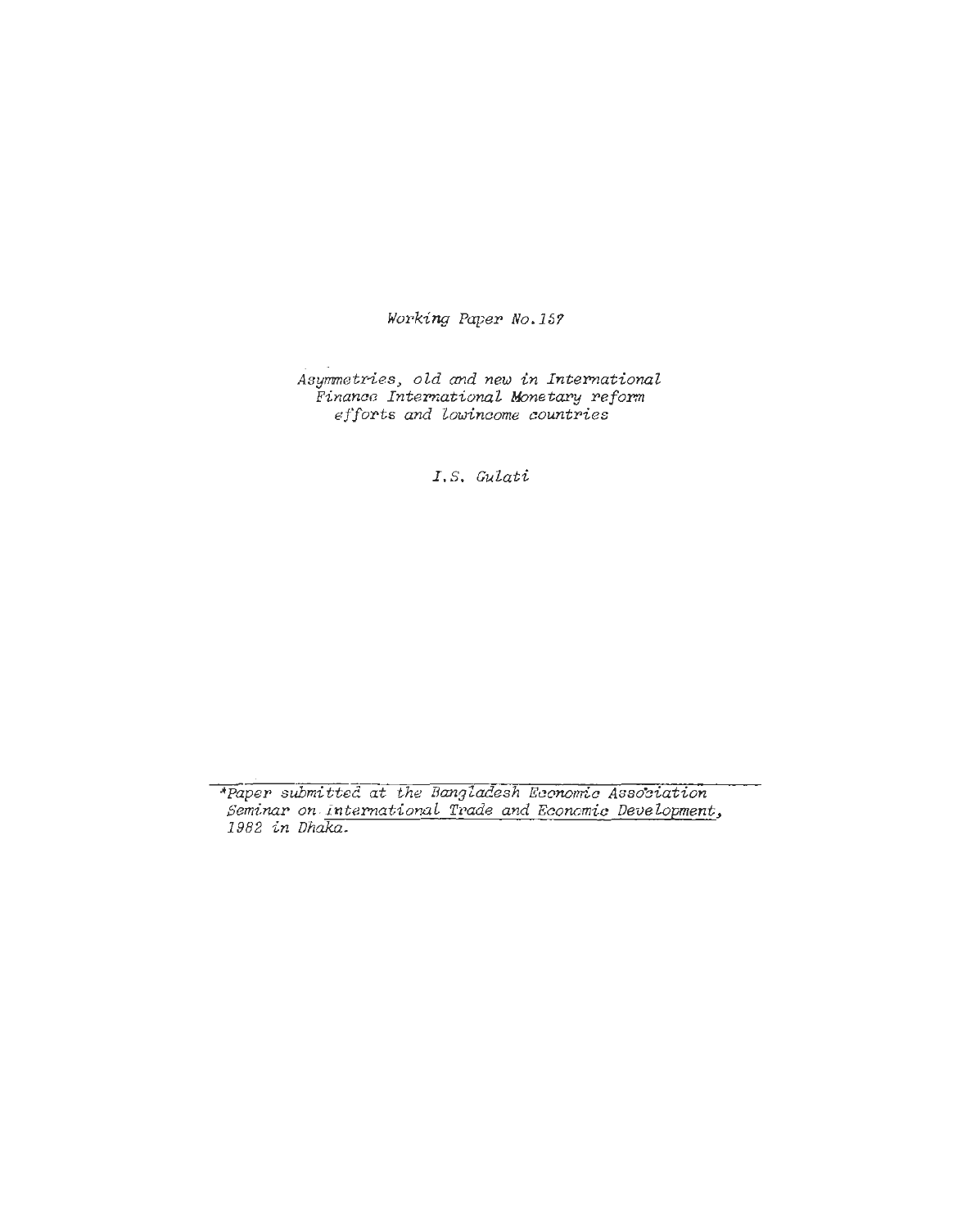# Asymmetries, Old and New in International Finance. International Monetary reform efforts and low income countries

### I.S. Gualti

No international arrangement is perfect, no matter how much time, effort and thought are spent in hammering it out. Firstly every agreed arrangement involves compromises between negotiating countries and these compromises are made usually less out of conviction than cut of recognition of one's relative strength as compared to others on the negotiating table. Secondly, every arrangement is bound to get dated quite fast, despite efforts to anticipate events and situations in the future. To be concrete, the Bretton Woods Agreement, laying down Invernational monetary arrangement, was possible to reach because the various sides to the negotiations ultimately made compromises, some more than others. Since it was none other than John Maynard Keynes who yielded ground after ground under American pressure to reach the agreement, there could be little argument about what actuated the compromises he felt impelled to make. The fact that the arrangement worked cut at (Bretton Woods started showing clear signs of its inadequacy in the late 60s and ultimately collapsed in the early 70's demonstrates how future developments become difficult to accommodate beyond a point in old arrangements.

<sup>\*</sup>Paper submitted at the Bangladesh Economic Association Seminar on International Trade and Economic Development, November 5-6, 1982 in Dhaka.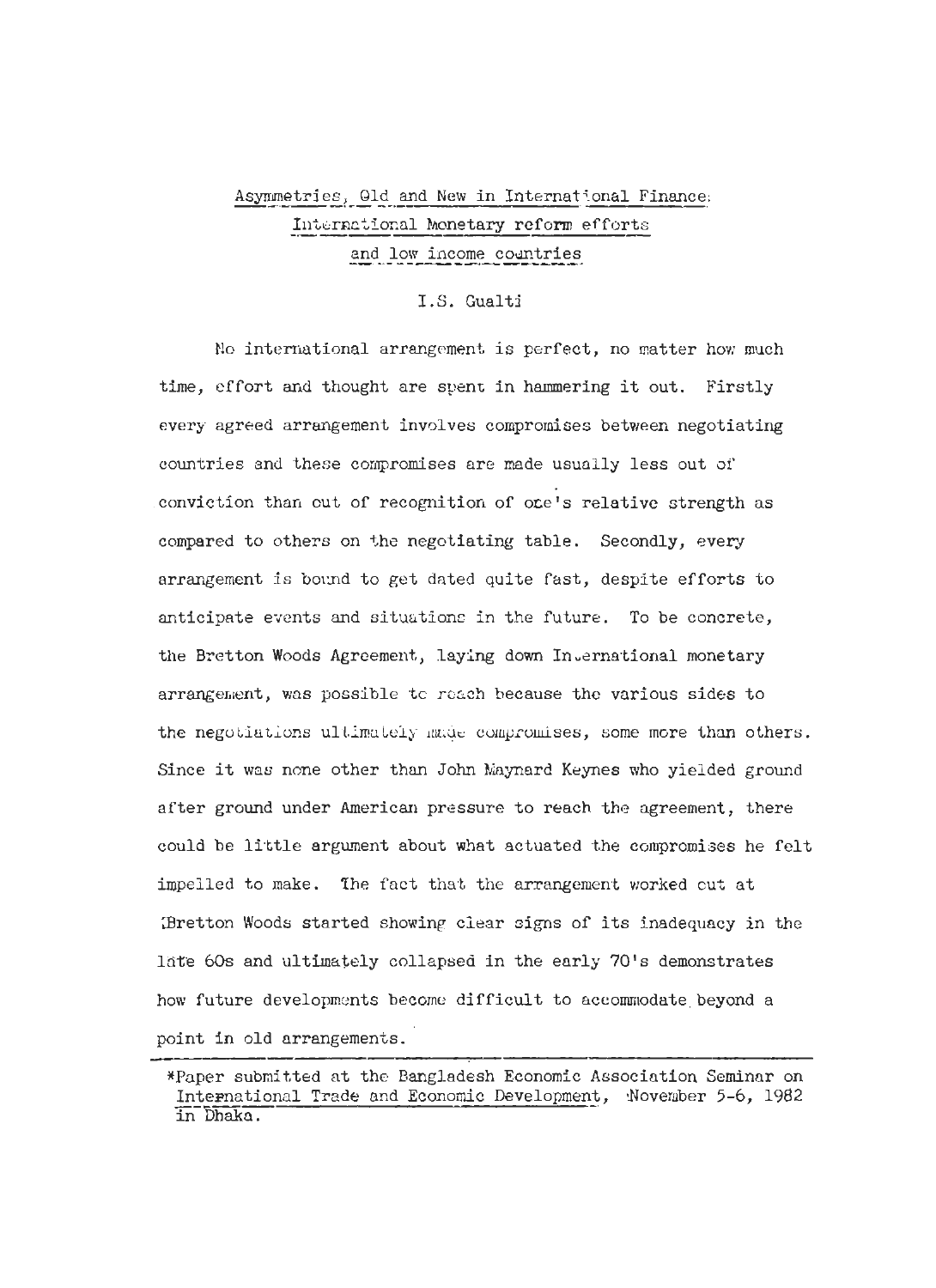The memotiny arrangulants that have evolved since the collapse, in 1973, of the Bretton Woods Agreement are an outcome of not one overall agreement but a series of agreements worked out over the years, beginning with the Jamaica meeting of the Interim Committee of the International Monetary Fund, in January 1976, when it was agreed to accept that member countries enjoyed freedom to adopt the exchange rate arrangement of their choice. They were, at the same time, placed under the obligation to "collaborate with the Fund and other members to ensure orderly exchange arrangements and to promote a stable system of exchange rates". To ensure the latter, the Fund was authorised "to exercise firm surveillance over the exchange rate policies of the members and to adopt guidelines for the members with respect to these policies"<sup>1/</sup> The Jamaica agreement, in effect, only put a stamp of approval on the system of menaged floating which had already come to stay, having been in operation among the major trading countries for almost three years since the beginning of 1973 and which the countries with a major voice in the Fund decision making, particularly the United States, were in absolutely no frame of mind to give up in favour of the old system of fixed exchange rates.  $\frac{2}{3}$  Also, what was agreed upon in Jamaica marked only a beginning of the newly emerging monetary arrangement, an arrangement whose principal features today are  $(1)$  the dominance of flexible

 $\overline{2}$ 

<sup>1.</sup> See IMF Survey, January 19, 1976.

<sup>2.</sup> See I.S. Gulati, International Monetary Reform, its background, Present Status and Future Outlook, Indian Economic Journal, July-September 1977.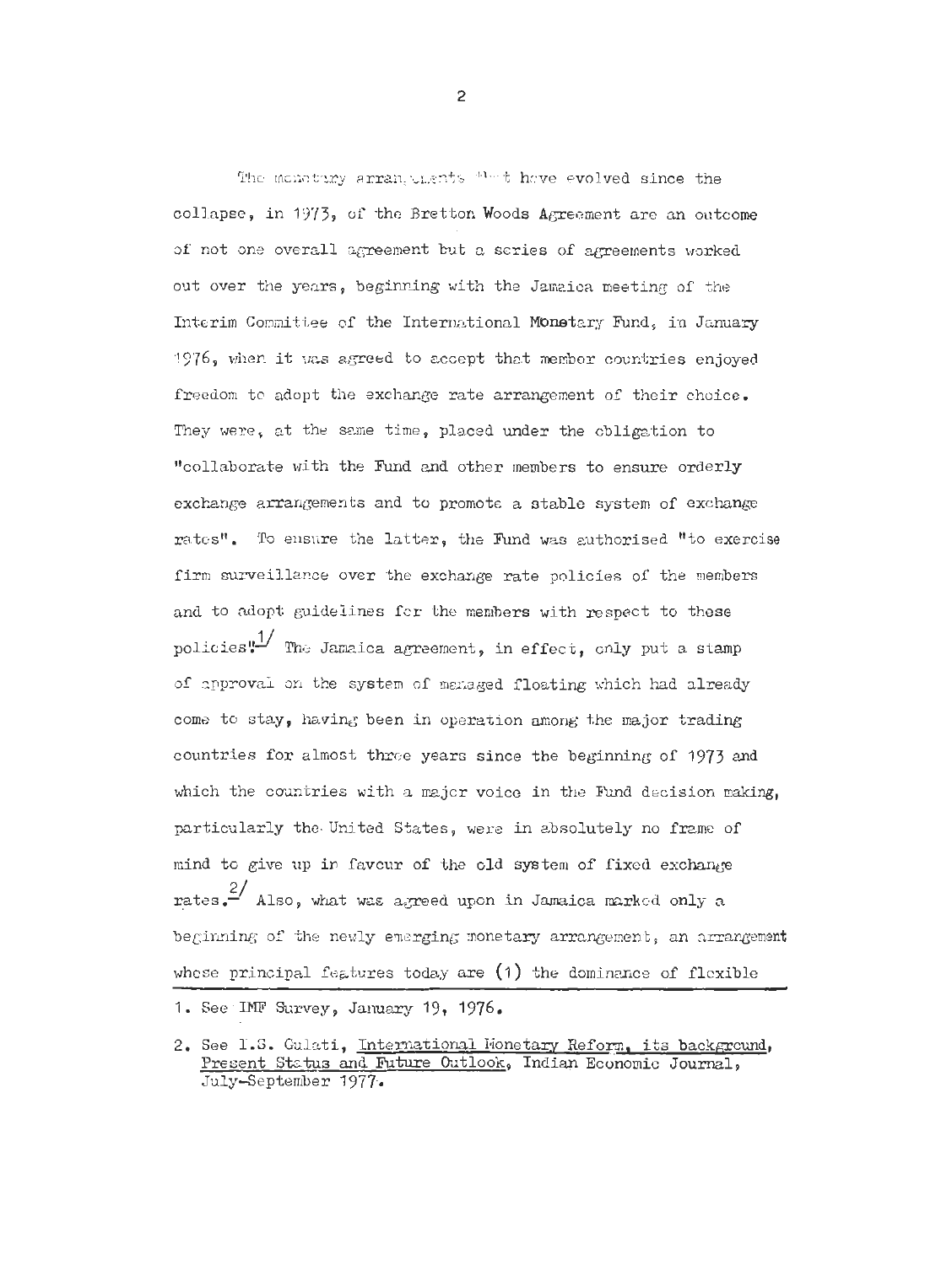$\infty$ change rates; (2) the exapanding role of private banks in the financing of balance of payments and (3) the relegation of the International Monetary Fund to an almost peripheral role in

lance of peyments financing.

I propose to concentrate in this paper on how the monetary arrangements, as they have evolved since 1973, affect low income countries, the grouping to which all of us on the sub-continent belong. In my presentation, I propose to discuss the various issues arising out of the monetary arrangements currently obtainining under two major headings: (i) payments imbalances and adjustment action (ii) generation of world liquidity. It is necessary, however, to be clear about the current international economic situation to be able to form a clear judgement about the relative significance of the various mesuas that energy from my presentation. I shall, therefore, start with a review of the recent international economic developments

#### The International Setting

As t. World Banks's Development Report for 1981 sums up. "the 1930s have begun on a sluggish note".<sup>3</sup>/ Eyen during the 1970s, growth of output in the industrial market economies was erratic and slow compared to what was achieved in the 1960s. But in 1980 and 1981, growth in these countries had slumped even further, to a third of the evaluage for the 1970s. While inflation rates in these countries showed some signs of slackening in the early 80°s, unemployment reached

3. See World Development Report; 1918, p.8.

 $\overline{\mathbf{3}}$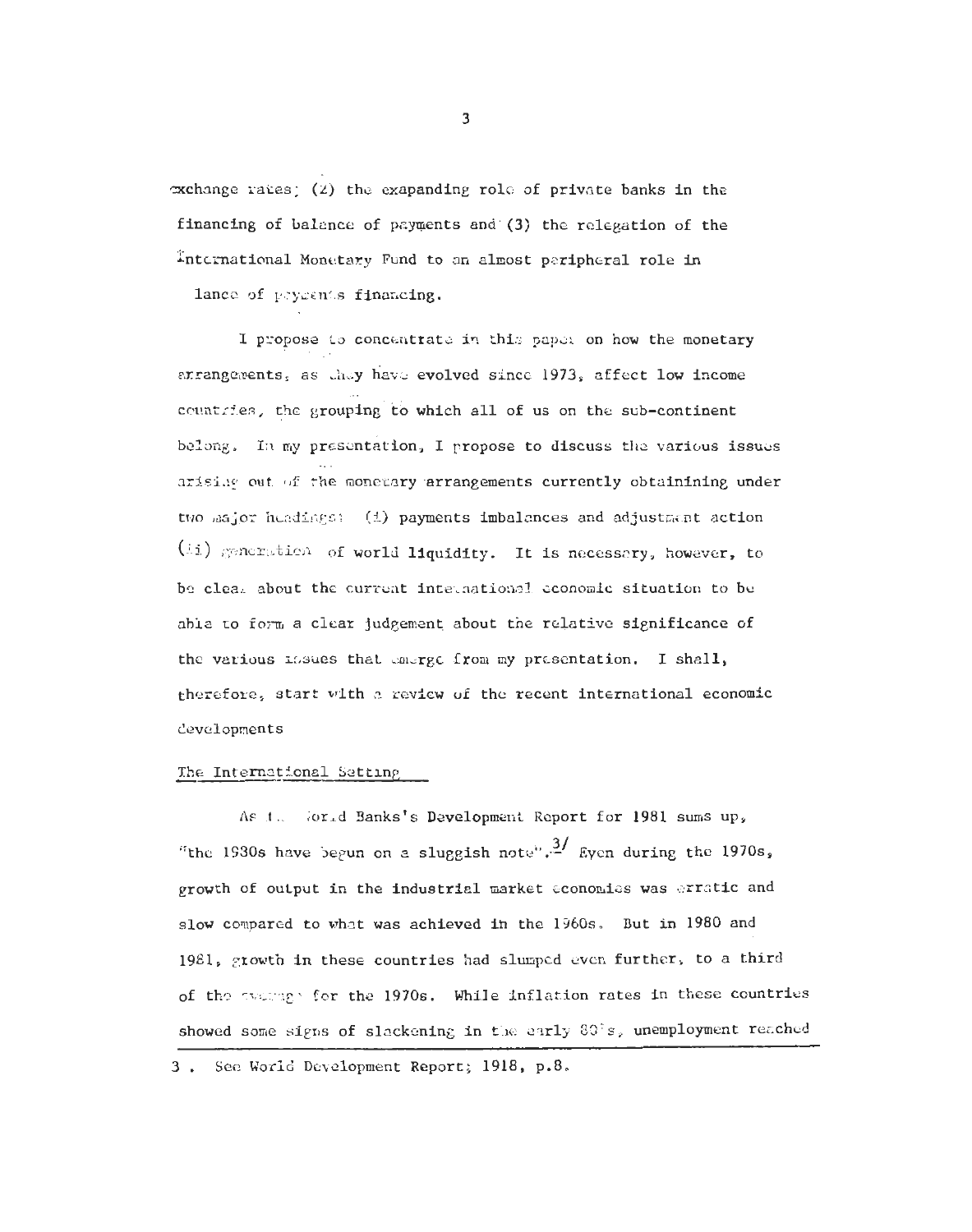record high levels, levels which revive memories of the Great Depression. The slow down in growth of cutput experienced by the developing countries was considerably less, though it was substantial for low-income countries. Per capita growth rates in low income countries were more than halved (from 1.8 per cent to 0.8 percent between the 60s and 70s). Alongside, inflation rates experienced by the developing countries have been quite high.

The general slow down in growth of domestic output during the 70s and early 80s has been accompanied by a clackening in the growth of world trade. Again low income countries seem to have been the worst sufferers. While for industrial market aconomies growth of exports slowed down from  $8.4$  percent in the 60s to 5.9 percent in the 70s, and for middle income developing countries the pace slackened from 5.4 percent to 4.3 percent, for low income countries the slow down was precipitous, with growth of exports declining from 5.0 percent in the 60's to a negative rate of 1.0 percent in the 70's.

While their export earnings have been slow or stagnant, the prices low income countries have had to pay for their imports have been rising sharply. According to World Bank's calculations, the purchasing power of the exports of these countries declined

 $\overline{4}$ 

by 24 percent between 1970 and 1980. $4/$ 

<sup>4.</sup> See World Development Report 1981 pp.21-2. Because of the deterioration of their export prices relative to those of others, low income countries hardly shared at all in the growth of world trade during the 70s. As the World Bank put it, "to the extent the imports depend on export earnings, they (low income countries) can import little more at the end of the decade than they could at the beginning-this in the face of a more than one quarter growth. of their population. More recent assessment shows outright decline in the volume of imports by low income countries, amounting to 2 pwecent in 1980 and 7 percent in 1981. See IMF Annual Report, 1982 p.30.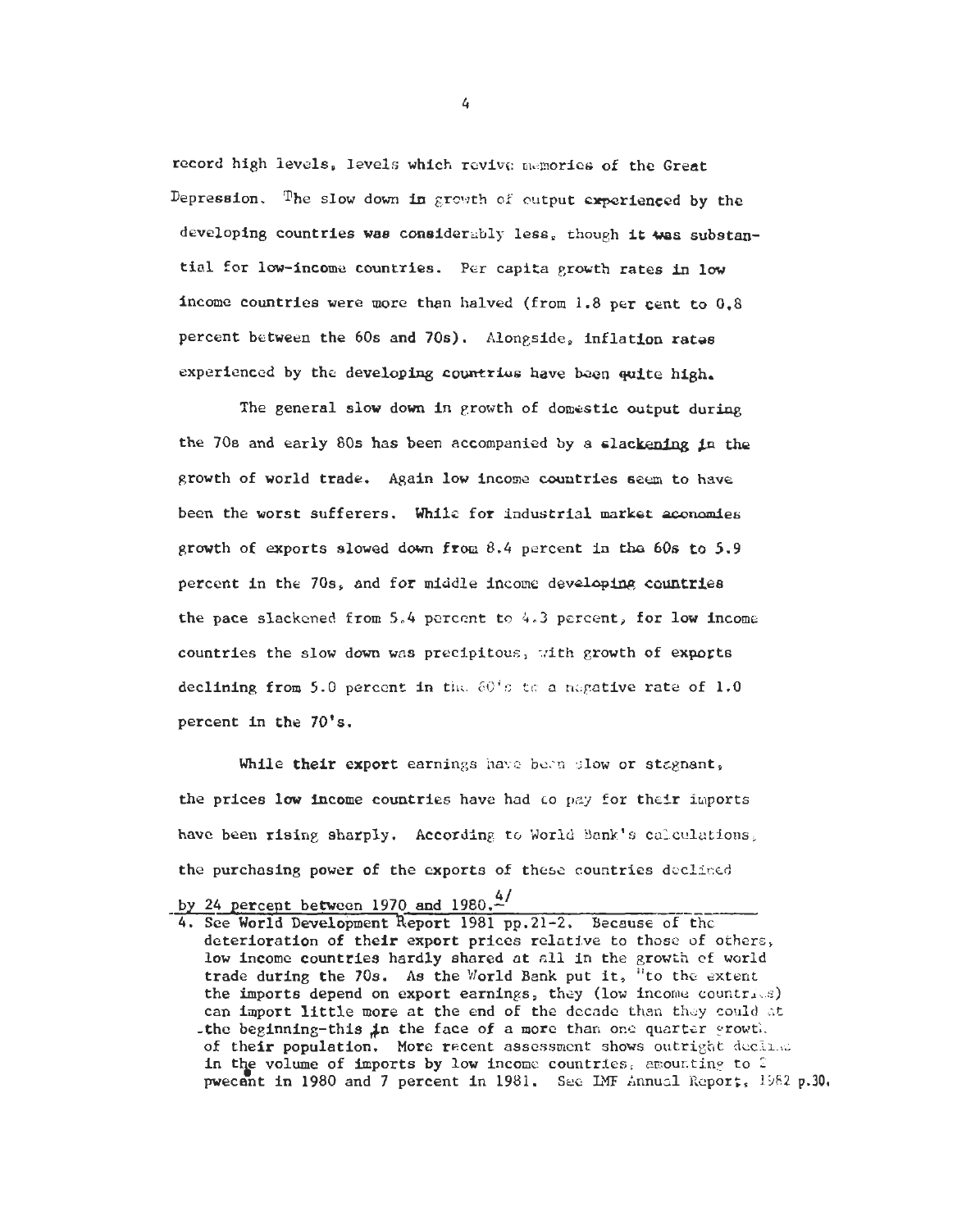Perhaps the most discotting forelopment of the 1970s was the worsening of the balance of payments for the non-oil developing countries in general. The worsening trend was sharply accentuated between 1978 and 1981. Thus the balance of payments deficit on current account of the now-oil developing countries was \$11.6 billion in 1973,  $$28.3$  billion in 1978 and  $$99$  billion in 1981. During the sane period, the current account balances of industrial market economies showed a remarkable capacity to recover from any major stock. Taken toeether, they moved from a surplus in 1973 of **93** 17.7 billion to a deficit of \$3.7 billion in 1981, with a surplus of \$29.8 billion in 1978 and a deficit of \$44.8 billion in 1980. The surplus of the oil exporting countries fluctuated between \$2.9 billion in 1978 and 115 billion in 1980. The surplus for 1981 **was** \$70.8 billion and the IMF projections for 1982 place it at onl $\cdot$  \$25 billion. Low income countries had a relatively small deficit of \$4 billion 1973 which almost doubled immediately after the first round of oil price increases. By 1977, however, they were able to reduce their deficit to \$3.6 billion. After the second round of oil price increases in 1979 the deficit has again been mounting and that too quite sharply, it was  $\sqrt[3]{14.3}$  billion in 1981 and is projected at  $$15$  billion for 1982.<sup>2</sup>/

Ar important aspect of the payments situation of low income countries has been that all along thcir combined deficit as a percentage of thcir exports earnings was the highest among the various analytical groups within the broad category of non-oil developing, couutries. Even in 1973 and before, their payments dcficit was as high as **n** quarter of *5.* See IMF, World Economic utlook, 1982, pp.61-5.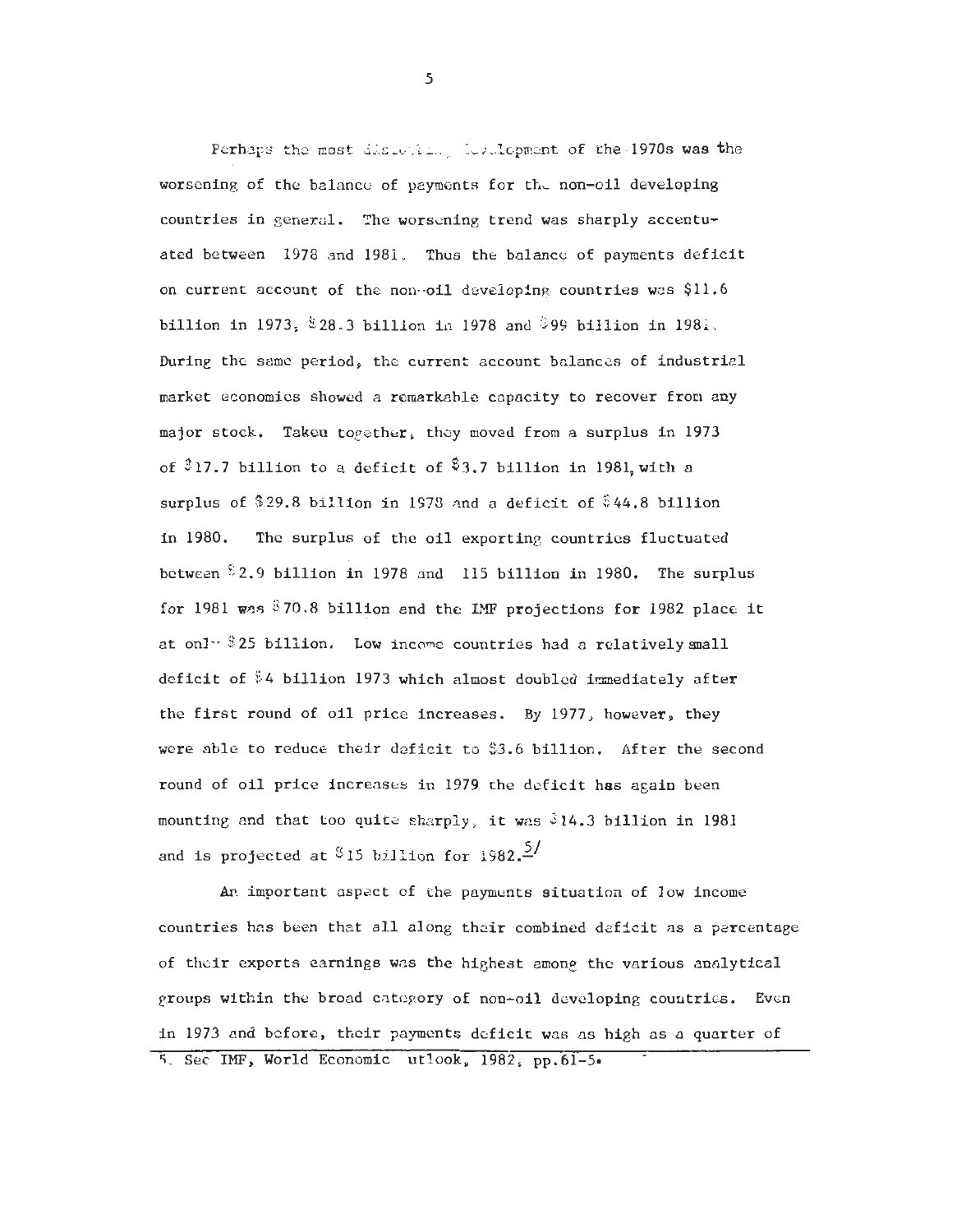their export earnings. In 1980 and 1981, it was almost threequarters of export earnings. Viewed in relation to export earnings, deterioration of the payments position of low income countries has clearly been the sharpest.

Cecurance of payments deficits year after year in the 70's resulted, quite naturally, in the accumulation of sizeable external debts by the non-oil developing countries. Their long term debts which added up to \$97 billion in 1973 rose to \$437 billionin 1981. The projections for 1982 place the figure at  $$505$  billion. For low income countries, the jump would be from  $322$  billion in 1973 to \$80 billion in 1982 which, as a percentage of export earnings. would work out to 228, again the highest for the various analytical groupings among the non-oil developing countries.<sup>6/</sup>

Accumulation of large external debts by non-oil developing countries has been acconpanid aa **wtll** *ss* caused by higher than proportionate increases in debt service payments because of both a sharp increase in interest rates and shortening of the maturity structure of debt. For all non-oil developing countries, debt servicing rose from \$15.3 billion in 1973 to \$94.3 billion in 1981, which as a proportion of export earnings rose from 14 percent to 21 percent. It must be added, however, that for low incone countries the increase in debt servicing ratio has been the lowest, from 12.6 percent in 1973 to 13.5 percent in 1981. This was so because the access of low income countries has continued tobe

6. See IMF, World Economic Outlook, 1982. p.171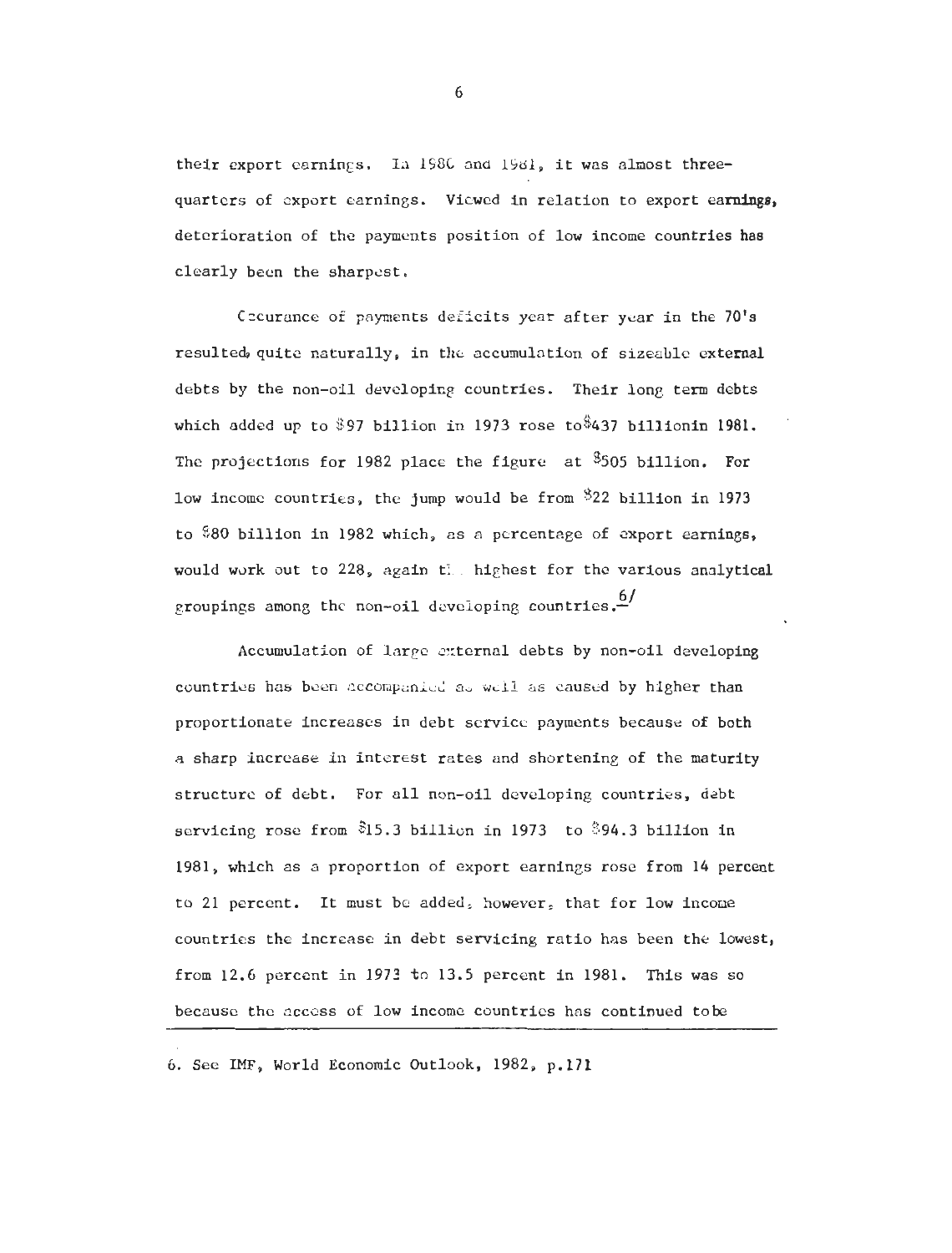restricted very largely to official credit. $\frac{7}{4}$ 

Private comercial banking credit has remained virtually outside the reach of low income countries despite its phenomenal growth practically all through the 70s and early 80s. Indeed, the expansion of international lend inq by private comercial banks has probably been the single most dramatic development of the 70s, pra ticulary of the second half of the decade. Euro-dollar deposits. at the end of 1981. Today, these deposis exceed ene trillion dollars.<sup>8/</sup>

Although international commercial lending has shot up dramatically, access to it to the low-income countries has been severely restricted. Indeed, it is hardly worth mentioning except to underline that this is a source of finance virtually untappable by this group of countries. Though the non-oil developing countries, as a group, accounted for about a fifth of this lending, it is very significant that three countries **f** -Brazil, Mexico and Argentina)

# **years**

 $\overline{7}$ 

<sup>7.</sup> In fact, in between  $\int$  debt service ratio for these countries had registered a substantial decline. It had declined to 7.3 percent in 1979, even though the ratio of external debt to their exports in 1979 was some what higher than in 1973. Recent escalation in the debt service ratio is possibly attributable to a hardening of the terms of their recent borrowings, though the source of these borrowing has continued to be official credit.

<sup>8.</sup> This excludes inter bank lending. Gross deposits, inclusive of inter bank lending, should be close to  $2.5$  trillion, if not higher, by the end of 1982.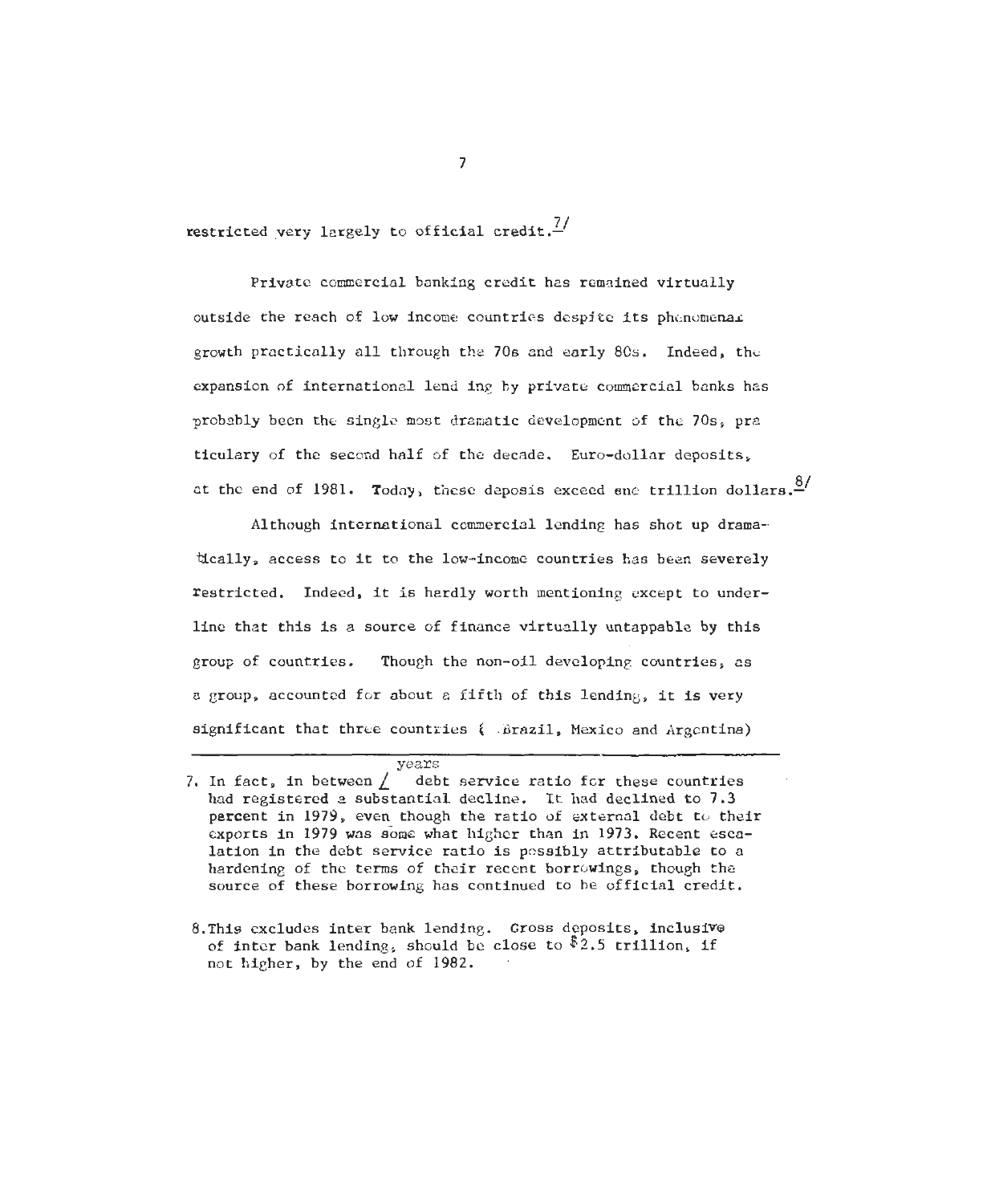from Latin America together over one and half of this credit.<sup>9/</sup> The vast majority of non-oil developing countries, both middle income and low income, had little or no access to this source for either direct or indirect (i.e. through projects) balance of payments financing even though, as was noted earlier, they faced serious, continuing worsening of their payments position. Low income countries continued to depend almost exclusively on official, bilateral as well as multinational, more of the latter -- credit to cover their deficits. $\frac{10}{10}$ 

To sum up the overall international economic environment in recent years, developments in output, trade and finance have been such as have had the effect of pushing non-oil developing countries in general, and low income countries in particular, more and more to the wall. It is with this background in mind that I propose to discuss the major aspects of rr-ent international monetary developments and offer my assessment of the present situation from the point of view of low income countries.

#### Payments Imbalances and Asymmetrical Xdjustment Obligations

To every dollar of deficit in a country's balance of payments on current account, there has to be, as we all know,a corresponding surplus in the balance of payments of another country (or group of To eve<br>on current a<br>surplus in the<br>countries).<br>9. With the Chile and surplus in the balance of payments of another country (or group of<br>countries). There has, therefore, to be a synchronous transfer on

10. See World Development Report, 1981, p.57

<sup>9.</sup> With the addition of three other countries, one from Latin America, Chile, and two from the FFar East. South Korea and the Philippines, the six countries together accounted for 70 percent of the bank credit to non oil developing countrics as on December end 1980.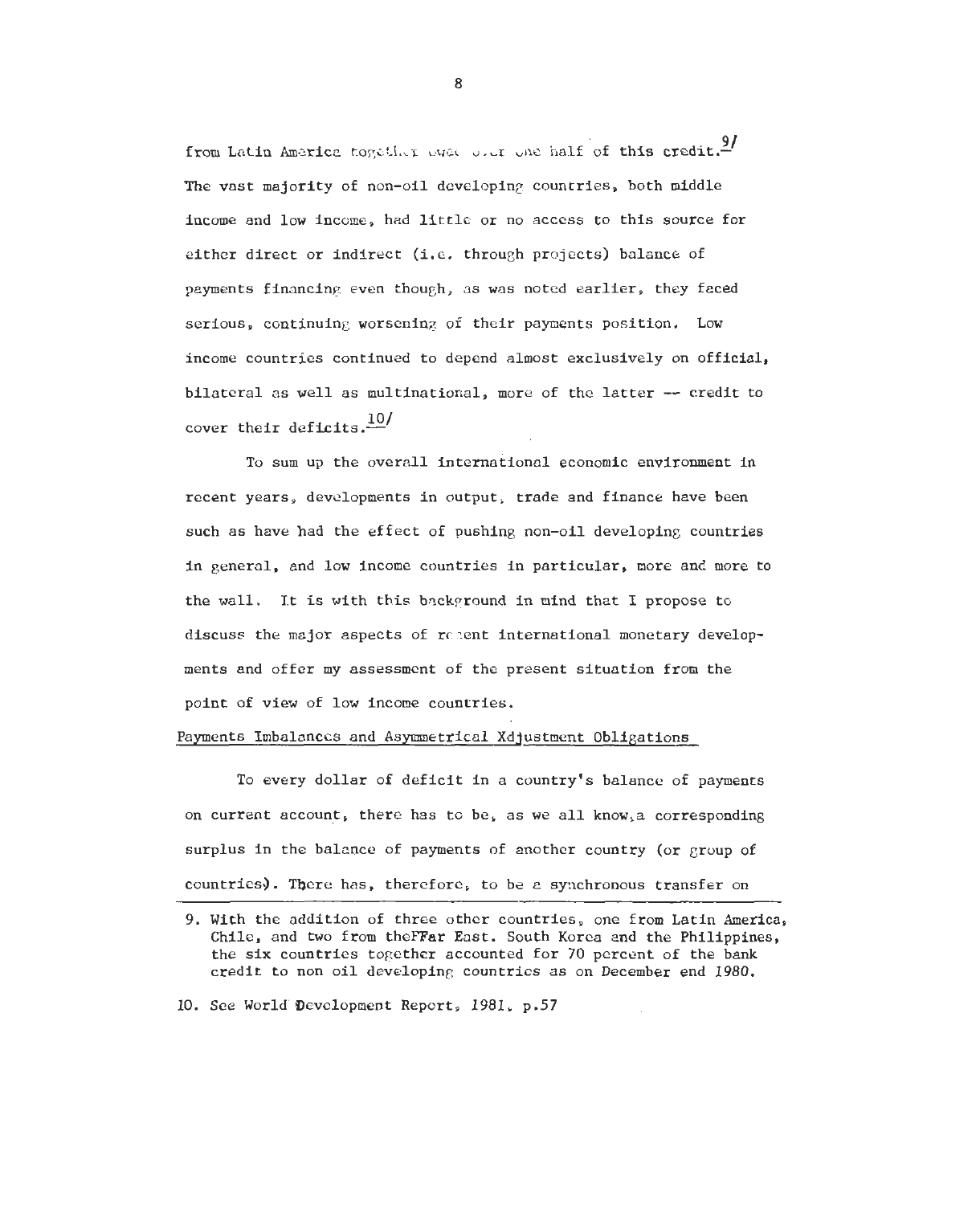capital account from the partime countries to the deficit countries for the overall balance of payments to balance. But to say this much is not going very far. Indeed it tells us little about either how deficit countries raisc furds externally to cover their deficits, how surplus countries place thier external surpluses or how these surpluses get routed to the deficit countries. Nor does it tell us anything about how the surplus as well as deficit countries seek to readjust their trade and financial flows to rectify their current account imbalances over the longer run.

One of the major concerns in international monetary reform has always been to work out a system or arrangement under which not only is the obligation to take appropriate, timely adjustment action accepted by A1 countries with payments imbalances but also the obligation is so shared between the surplus and deficit countries that the burden, such adjustment netion imposes, is distributed equitably between countries. This was a cacern voiced at the negotiations preceding the Bretton Woods Agreement and it has also been a major concern in more recent years, particularly since it was realised that the Bretton Woods System was on the verge of collapse.

The further issue in later years has been that while speaking of symmetrical obligations for adjustment action itis.argued that reserve currency countries also need being brought under the umbrella of international adjustment discipline. Otherwise, a reserve currency country, it is felt, could go **on** incurring payments deficits without undertaking any adjustment action and place practically the entire

 $\overline{9}$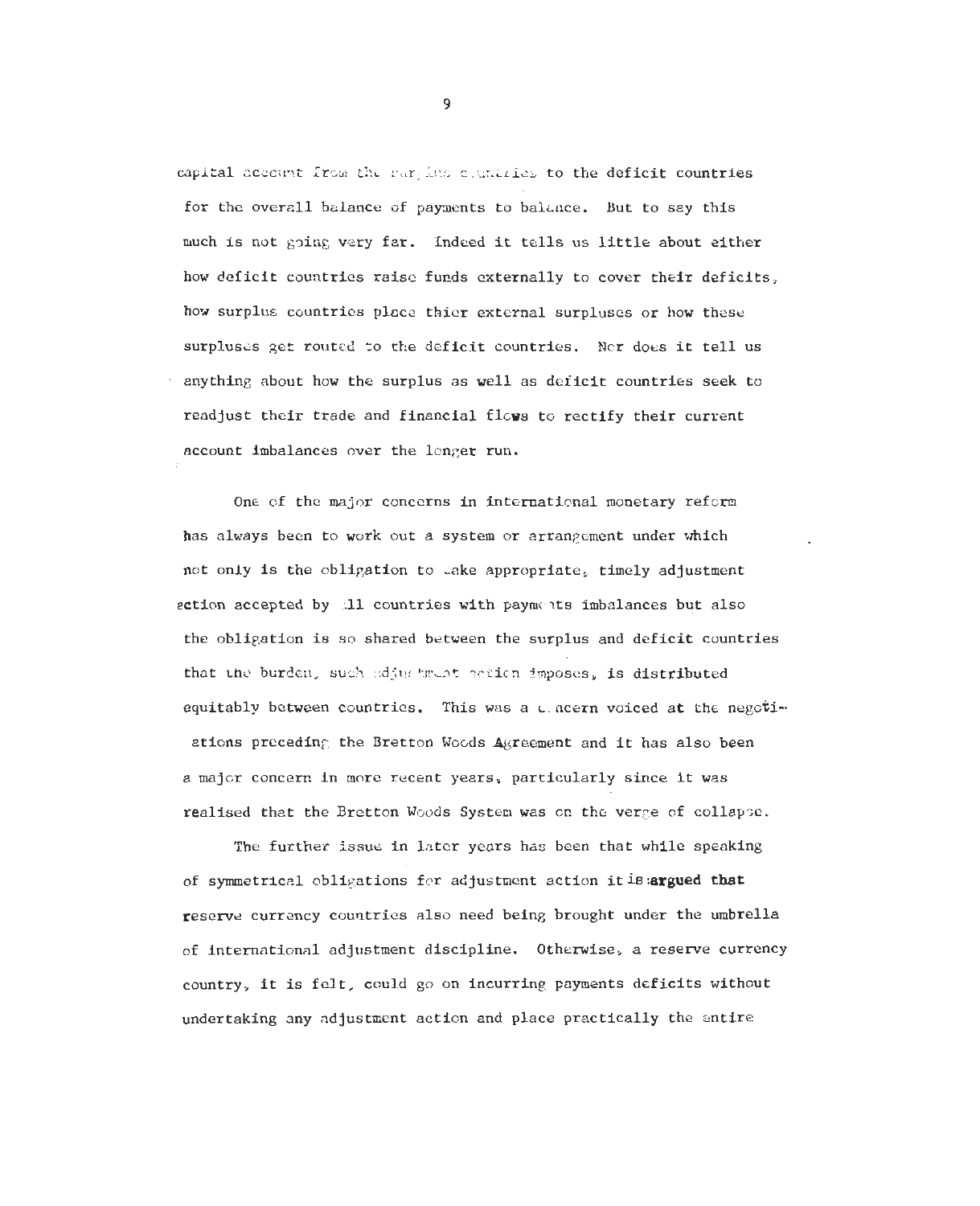burden of adjustment on the reserve accumulating and other reserve decumulating countries.

Indeed the major preoccupation of the reform efforts undertaken during the 4-5 years immediately preceding the breakdown of the Bretton Woods System in 1973 was to work out an arrangement under which the reserve currency countries (at that tine, there really was only one such country, namely, the +nited States) also accepted the obligation to undertake adjustment cction like any other deficit country on the grounds that they too were incurring liabilities abroad to achieve a payments balance and that the unregulated expansion of these liabilities created problems for the smooth working of the intem?tional monetary system. That efforts in this direction did not succeed is in itself a matter worth cateful examination but it is samething that I do not wish to pursue here. For my p. sent limited purposes, it should suffice to note that the expansion of foreign exchange reserves (i.e. in the liabilities of the reserve currency countries to the menetary authorities of other countries betwcen end 1973 and end **1981** was more than twice the expansion which took place in the proceding 20 years. $\frac{11}{11}$  Although there has, at the same time, been some tendency to diversify foreign exchange holdings among a number of reserve currencies, the share of the U.S. dollar in foreign exchange reserves has still remained rather large at above 70 percent (it came down from 78.4 percent in 1973). Not only has very' little been achieved by way of imposing some sort of discipline on the reserve currency countries, the

<sup>11.</sup> Indeed, if one were to compare the expansion in foreign exchange reserves, with the line drawn at the end of 1969, the expansion since then has been 22 times the expansion before that.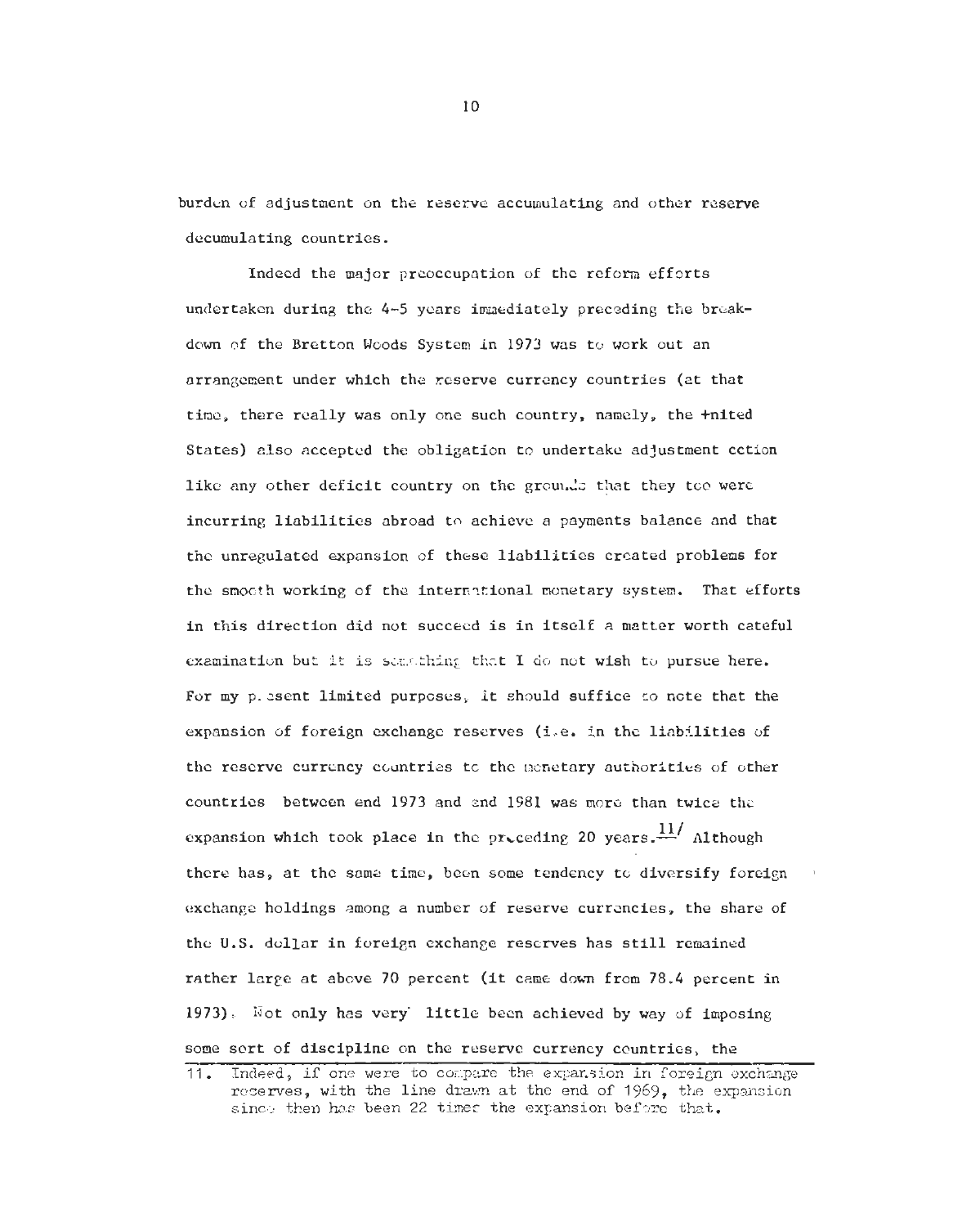experience of the past dccade goes to demonstrate that reserve currency countries are subject to far less control today than they were under the Bretton Woods System.

## 6ontinuing Domination of the Dollar

Under the Bretton Woods System, the **U.S.A..** as the principal reserve currency country, undertook to maintain the gold value of the dollar at 1/35th of an ounce till almost the end. Dollar convertability imposed on the U.S.A. this obligation. **This** operated as asort of check on the expansion of the U.S. liabilities abroad. Since 1973, however. there is no obligation whatsoever on the U.S.A.. or any other reserve currency country, to maintair the gold value of its currency. Nor has any other effective obligation been placed on reserve currency countries theort the very vague req: uirement under Arti-le IV of the amended I<sup>I</sup> Agreement, to follow the guidelines and be subject to Fund surveillance with respect to exchange rate policies. Given this position, there is little reason why a reserve currency country should be unduly perturbed at the expension of its currency liabilities abroad and the concern **is**  probably even less if and when all reserve currency countries expand their external liabilities more or less in concert. $\frac{12}{1}$ 

12. No doubt, there will still remain the danger of movement away from reserve currencies into gold (and even other stockable commodities) although gold has now been divested of any formal status in the international monetary system. One could possibly argue that, therefore, reserve currency countries cannot altogether throw caution to the wind. But that is not the same thing as observing proper internationally agreed rules and regulations.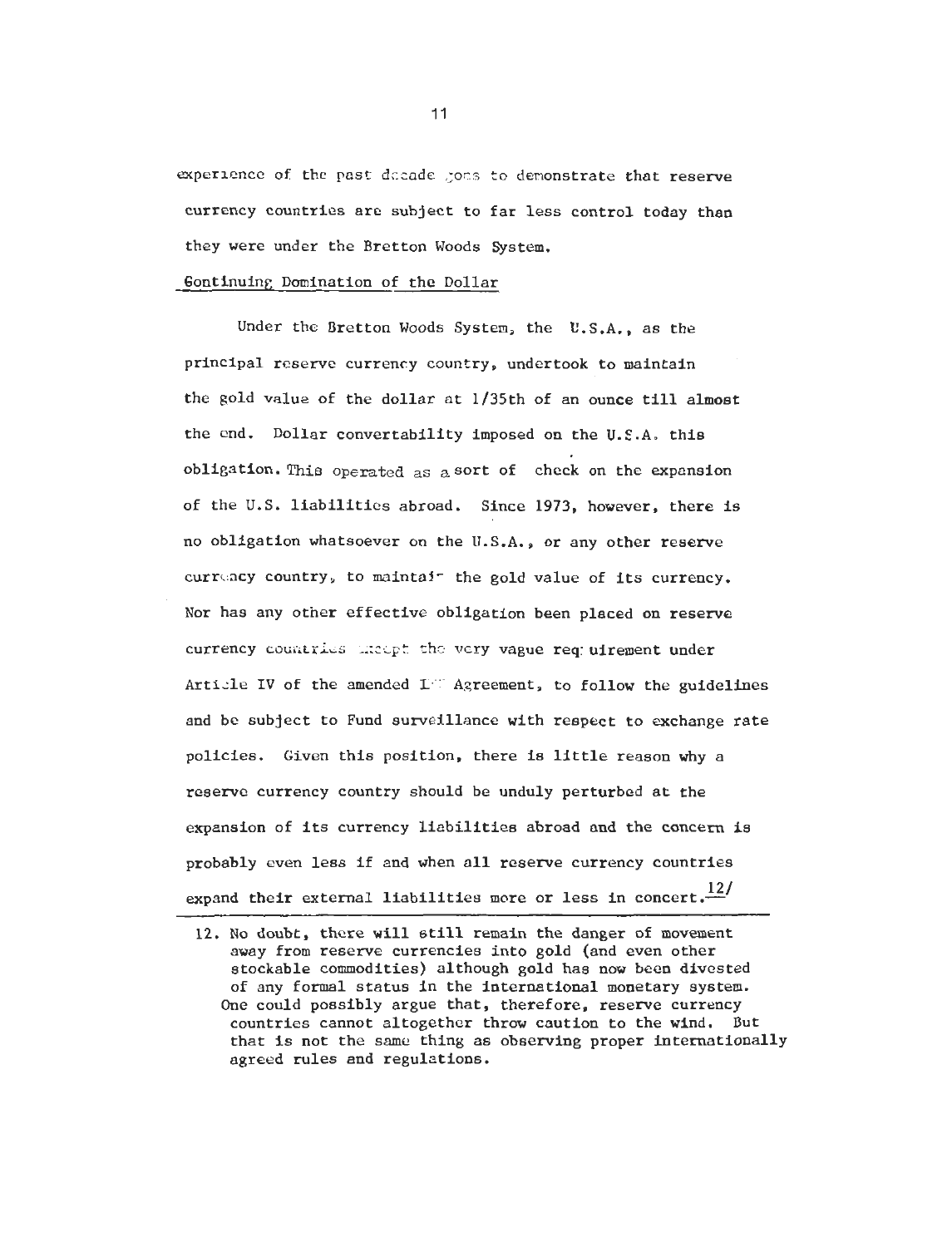The points to note, in our context, regarding monetary developments in recent years are three. Firstly, whatever diversificetion has taken place in the currency holdings of monetary authorities has been from the dollar into a few of the other developed country currencies, notably Deutsch Marks and Swiss Francs. Secondly, the extent of. this diversification has been only marginal in thet it only- slightly slowed down the expansioa in dollar liabilities abroad. As against a **200** percent expansion of total foreign exchange reserves, the expansion in dollar holdings of the monetary authorities was of the order of **170** percent so that the ovewhelning domination of the dollar has remained more or less unaffected. Thirdly, the massive growth, at the same time, of Euro-dollar banking has ., very largely, meant the expansion of dollar denominated deposits and landing outside of the United States but principally by branches, subsidiaries and affiliates of the U.S. banks, so that the dominant position of the dollar can be said to have remained virtually unaffected.

Thus after all the swings **in** exchange rates and movement of funds across national frontiers over the past **10** years since the collapse of the Bretton Woods, the dollar can still be said to held its firm sway on the world monetary scene. At the same time, a few of the other stronger developed country currencies have also started sharing with the dollar the benefits of reseive currency status. No less important it is to note that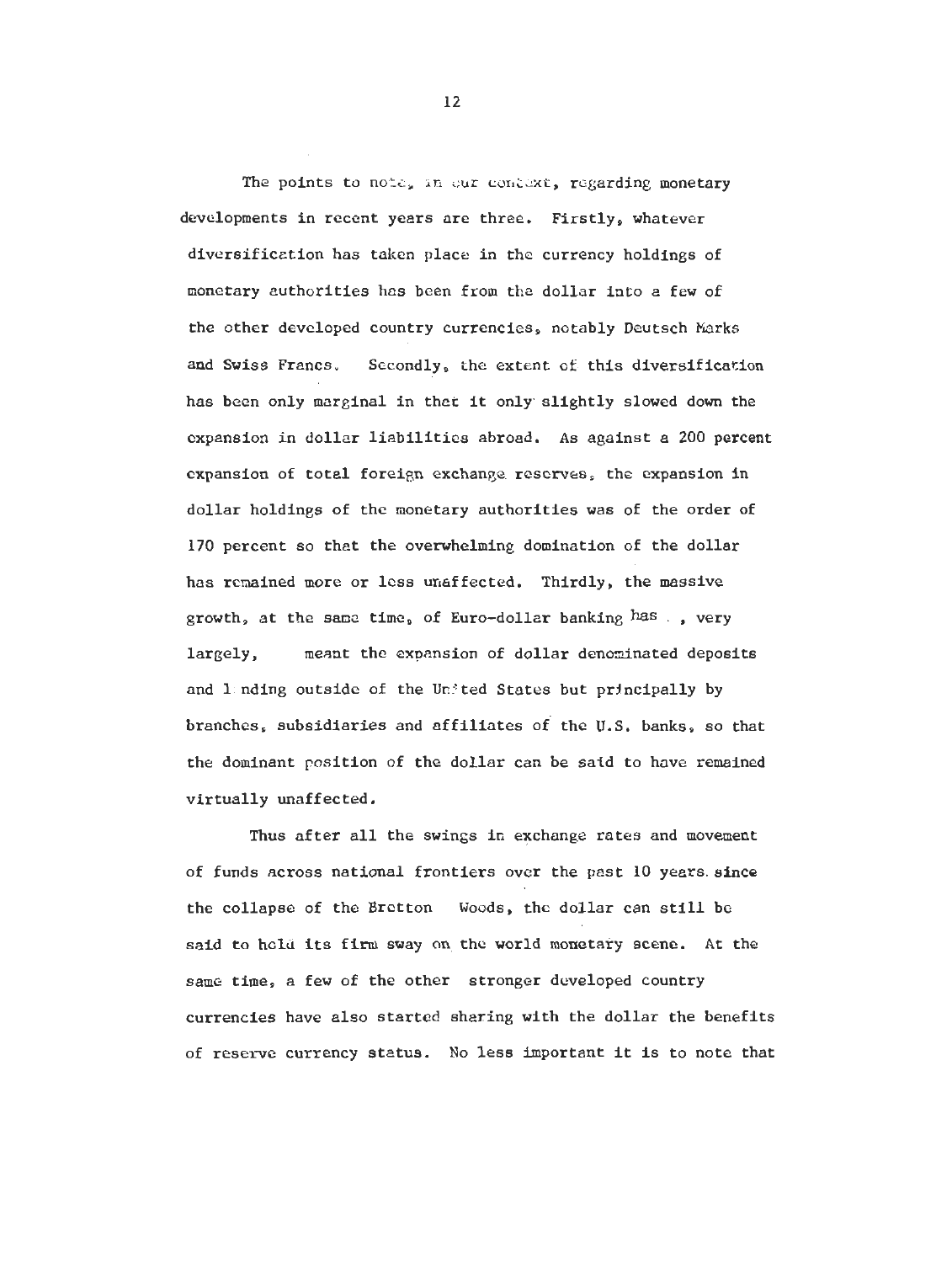with the massive spurt in Euro-collar banking operations the commercial banks have become the major source of funds for the industrial market economy countries and a handfuloof middle income developing countries. At the same time, practically all low income and most middle income developing countries, with extra-crdinarily large payments deficits have remained virtually excluded from access to commercial bank finance.

## Emergences of a New Assymmetry

As a result, a new asymmetry has emerged. This is the asymmetry in the access to balance of payments finance between industrial market economy countries and a handful of middle income favourite on the one hand and the low and most middle income developing countries on the other. While the former have access to commercial bank finance for meeting their payments deficits, the latter have none and are therefore driven more and more to institutions like the World Bank and the International Monetary Fund, offering mostly high conditionality finance.<sup>13</sup>/ The Fund has,

<sup>13.</sup> In the past few years, for instance, all drawings from the International Monetary Fund have been made by non-oil developing countries which is in sharp contrast to the position that obtained until mid 1970s. Of the Fund credits outstanding at the end of 1977. 49 percent were accounted for by industrial countries; the proportion had declined to 4 percent by the end of 1981. The share of lew income countries rose from 11 percent to 37 percent in the same period.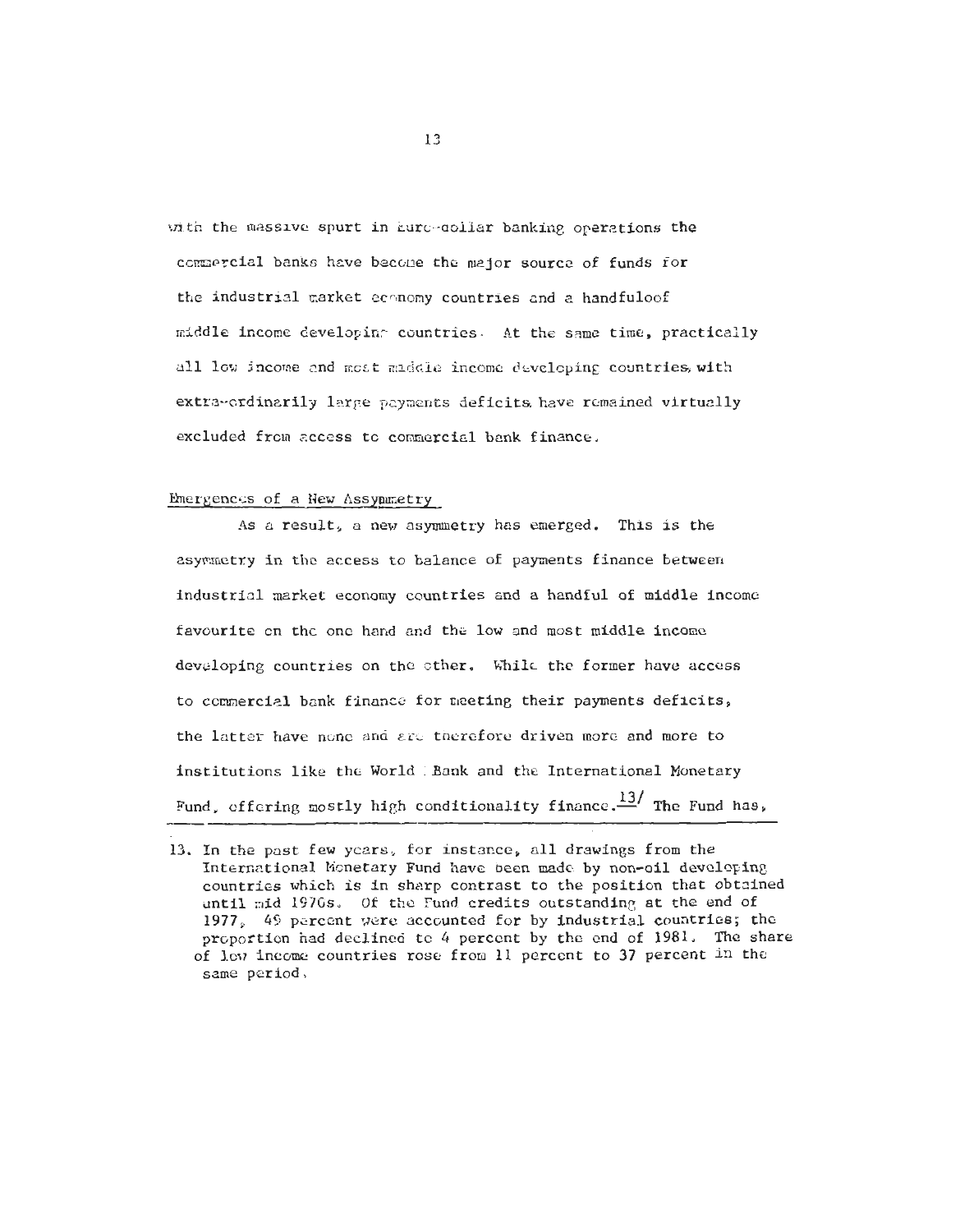as we whow, lately swung shartly towards high conditionality financing, obliging borrowing countries to undertake severe adjustment actions to contain domestic demand along with import liberalization and exchange rate devaluation. Even the handful of middle-income developing countries which enjoyed access to commercial bank finance directly may pradually be forced to use the instrumentality of the Fund for their future external finance. The recent case of how Mexico has been forced to resort to the IMF is, in my judgement, a pointer in that direction.  $\frac{14}{1}$ 

Thus, we now face a situation where countries, which, by any objective assessment, are faced with sharply increased payments deficits for reasons almost entirely outside their control ---  $1\text{M}^3$ 's own most recent assessment shows that the increase in oil prices and the weakening of primary commodity prices accounted for more than two-thirds of the entire increase in the aggregate current account deficit of the non-oil developing countries between 1978 and 1981<sup>157</sup> are being obliged to take on the entire burden of adjustment action. The justification being offered is that the deficits faced by these countries are not sustainable because they are not temporary and reversible and

15. See IMF Annual Report, 1982, p.29.

<sup>14.</sup> Mexico's financial crisis illustrates how a country can get into difficulties financially for reasons altogether outside of its control, namely the decline in the price of its oil exports and sharp rise in interest rate on its external debt, and still be forced into a course of economic policy which, though of little immediate impact, fits in with the ideological biases of the Fund and the countries which dominate its decision making.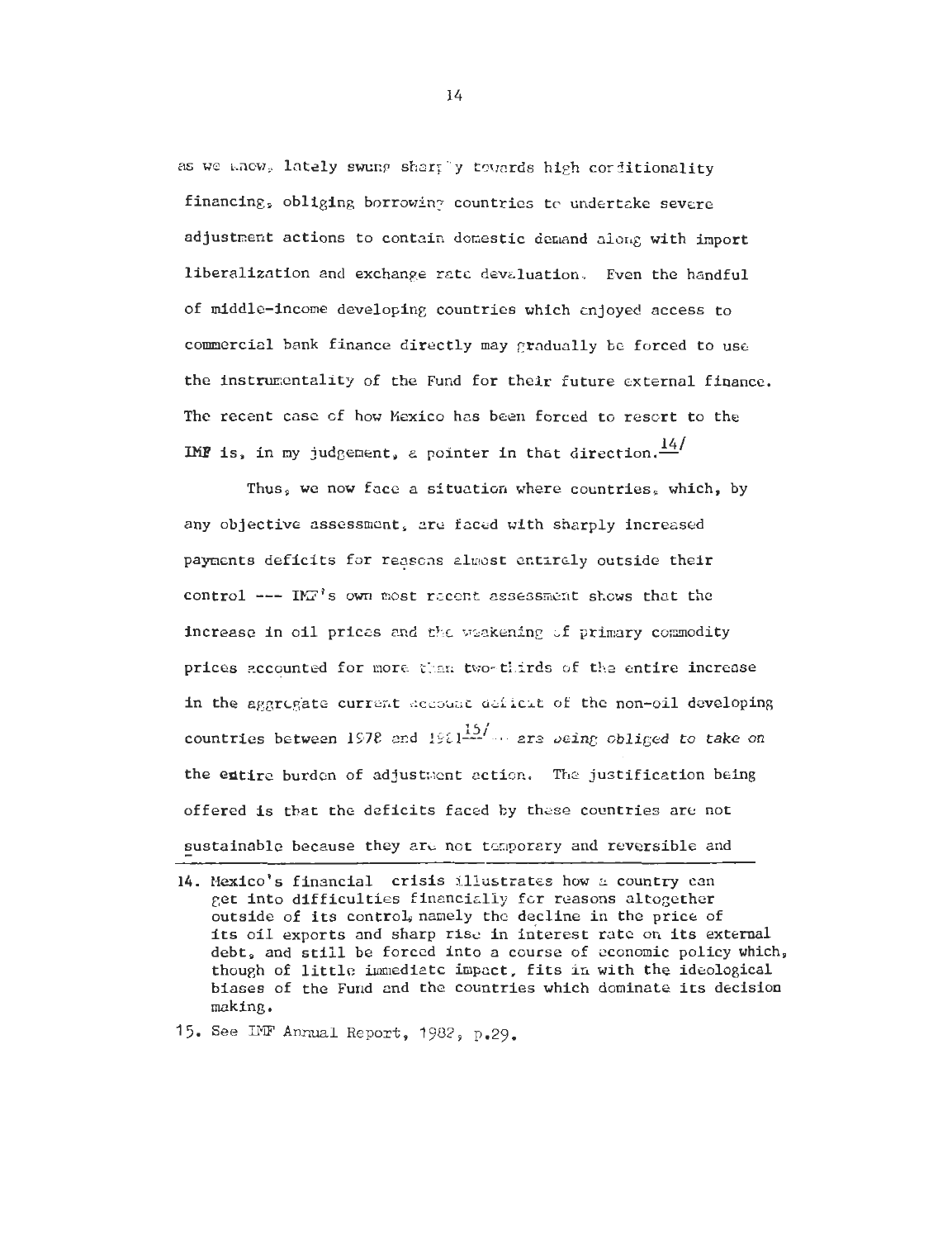that therefore these countries must perforce take on the full burden of the corrective adjustment action, regardless of whether or not the deficits they face arose as a result of factors within their control.

It is worthwhile noting at this point that the argument used after the first round of substantial oil price increase **61973-74)** was thst since the payments deficits arising in consequence were substantial and likely to persist for some years they would have to accepted in the short run and that therefore deficit countries should not attempt to eliminate their deficits by each taking recourse to deflationary demand policics, imprt restriction **~'d** exchange rate depreciation because such action would serve only ''to shift the payments problem from one oil importing country to another and to damage world rade and economic acti ty". Instead, a forceful case was made for sustained international cooperation "to ensure appropriate financing without endangering thc smooth functioning of private financial markets and to avert the danger of adjustment action that merely shifts the problem to other countries". $\frac{16}{1}$ However, when it came to the second round of substantial oil price increase **(1979-80),** by which time commercial banks had clearly established their ability to finance not only the other external funding requirements but also the deficits of the industrial market economies -- thus, during the 3-year period, **1978** to **1980,** while deficits of all the industrial market economy

**16,.** See **IMP** Annual Report, **1974.**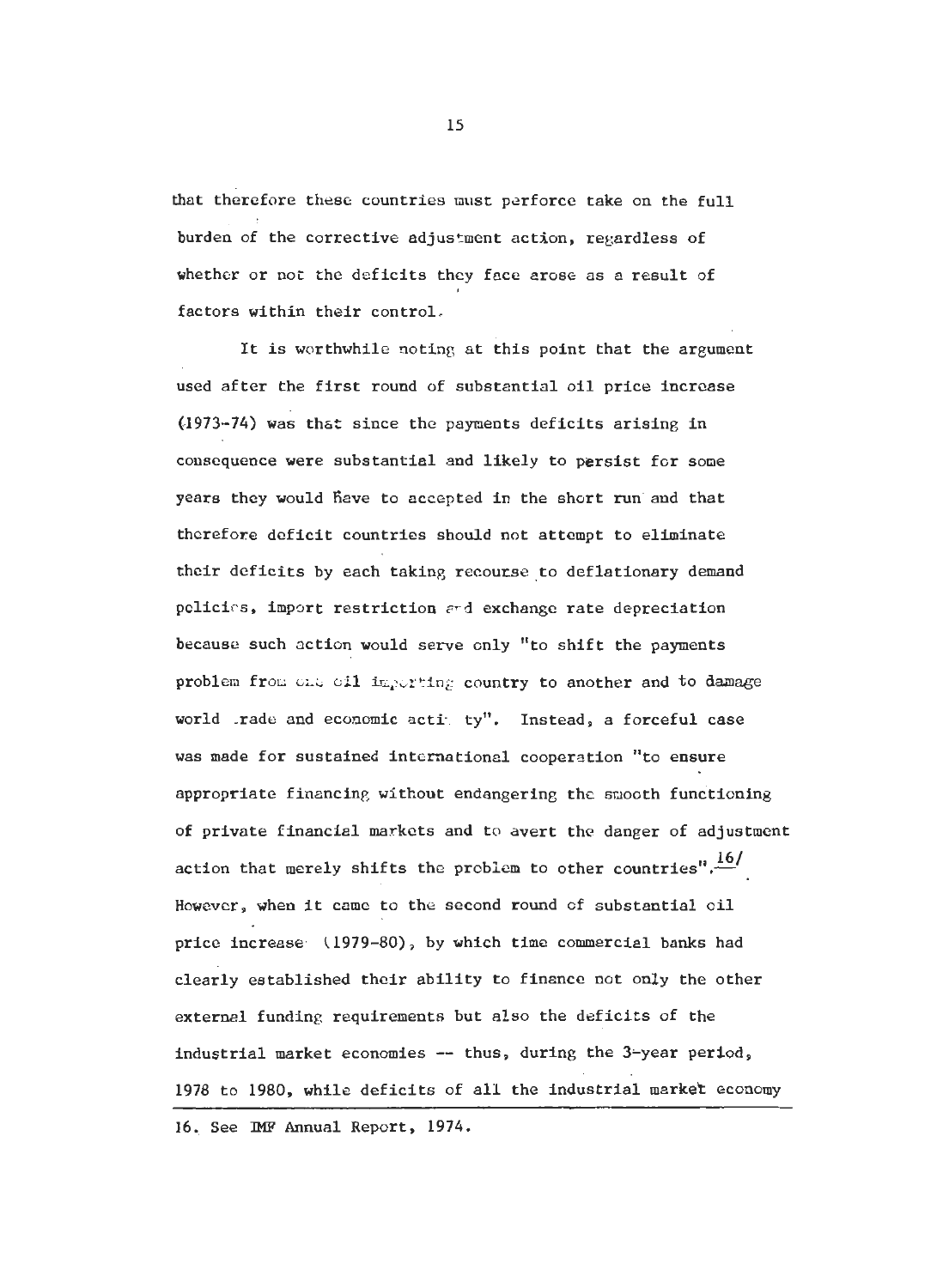countrles added up to \$106 bil'ion their international market borrowing amounted to \$270 billion -- the tune had altogether changed and the burden of the song, right from the start, was that the deficits faced by thc countries not being temporary and reversible ought to be tackled by strong adjustment action in the form of deflationary demand management and exchange rate action even though it must havc been clear that such action would only accentuate the recessionary conditions already obtaining because of the recent deflationary and beggar-thy-neighbour protectionis policies of the industrial market economies. $\frac{17}{1}$ 

I would submit that the position as it has evolved, particularly over the past three years, on the world economic scene is extremely ominous for the devoloping countries, more so for low income countries, in that on the pain of dnaccessability to external finance to cover their payments deficits they arc being asked to shoulder the entire burden of corrective adjustment action even though it is generally accepted that the major part of the payments deficits which have currently emerged have little to do with the domestic economic policies of these countries and are entirely attributable to extraneous circumstances,

<sup>17.</sup> Thus while in the pcriod following the fist oil shcok three quarters of the resources the Fund made available involved low conditionality, in the period after the second oil shook over three quarters of the Fund lending commitments involve high conditionality callins for rigourous adjustment policies. See Sidney Dell, On beins Grandmotherly: The Evclution of IMF Conditionality, Princeton, 1981 and I.S. Gulati, IMF Conditionality and Low income Countries, Pune, 1982.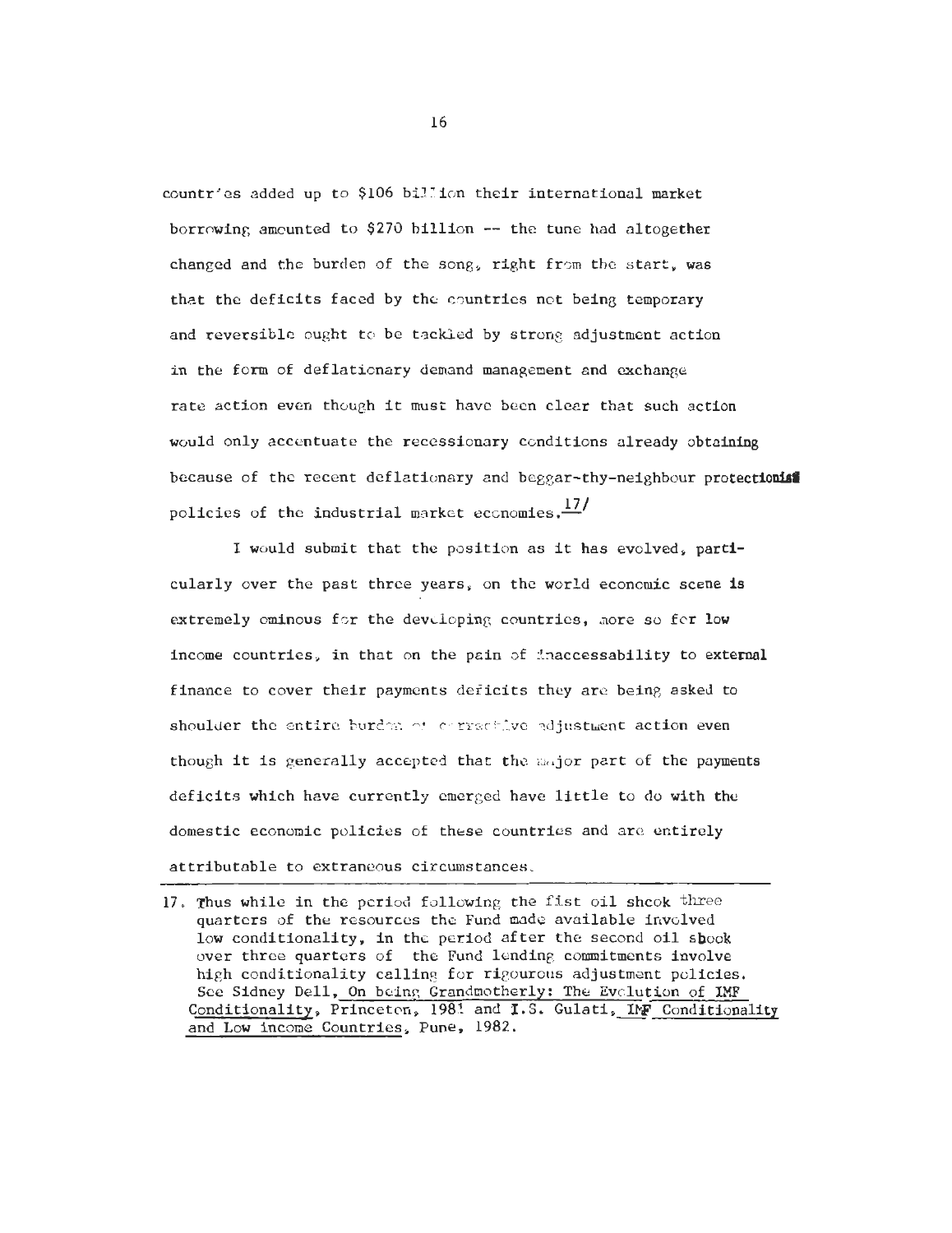What is very unfortunate about the inequity of the high conditionality now being demanded of the developing countries is that this demand is being spear-headed through the International Monetary Fund, an institution which, all said and done, is still part of the United Nations framework and could be said to subscribe to the broad development perspective of the United Nations Organization. Infact, as we shall note presently, the slant of the whole set of policies being pursued by the Fund raises strong suspicions that, given the complete domination over its decision making by the industrial merket conomies in general and the U.S.A. in particular, there is little chance of the development perspective reasserting itself, atleast not in the near future, in the formulation of policies in regard to the world monetary arrangements through the fora provided by this institution.

## Increasing Inequity in World Liquidity Generation

The question of world liquidity is intimately connected with that of balance of payments financing in the sense that, other things remaining the same, the larger the payments imbalances the greater should be the need for international liquidity through which to finance the payments imbalences.

Under the world monetary system, as it evolved over the years after the Bretton Woods Agreement, international liquidity was generated through the creation of dollar liabilities. This arrangement conferred an enormous economic benefit on the United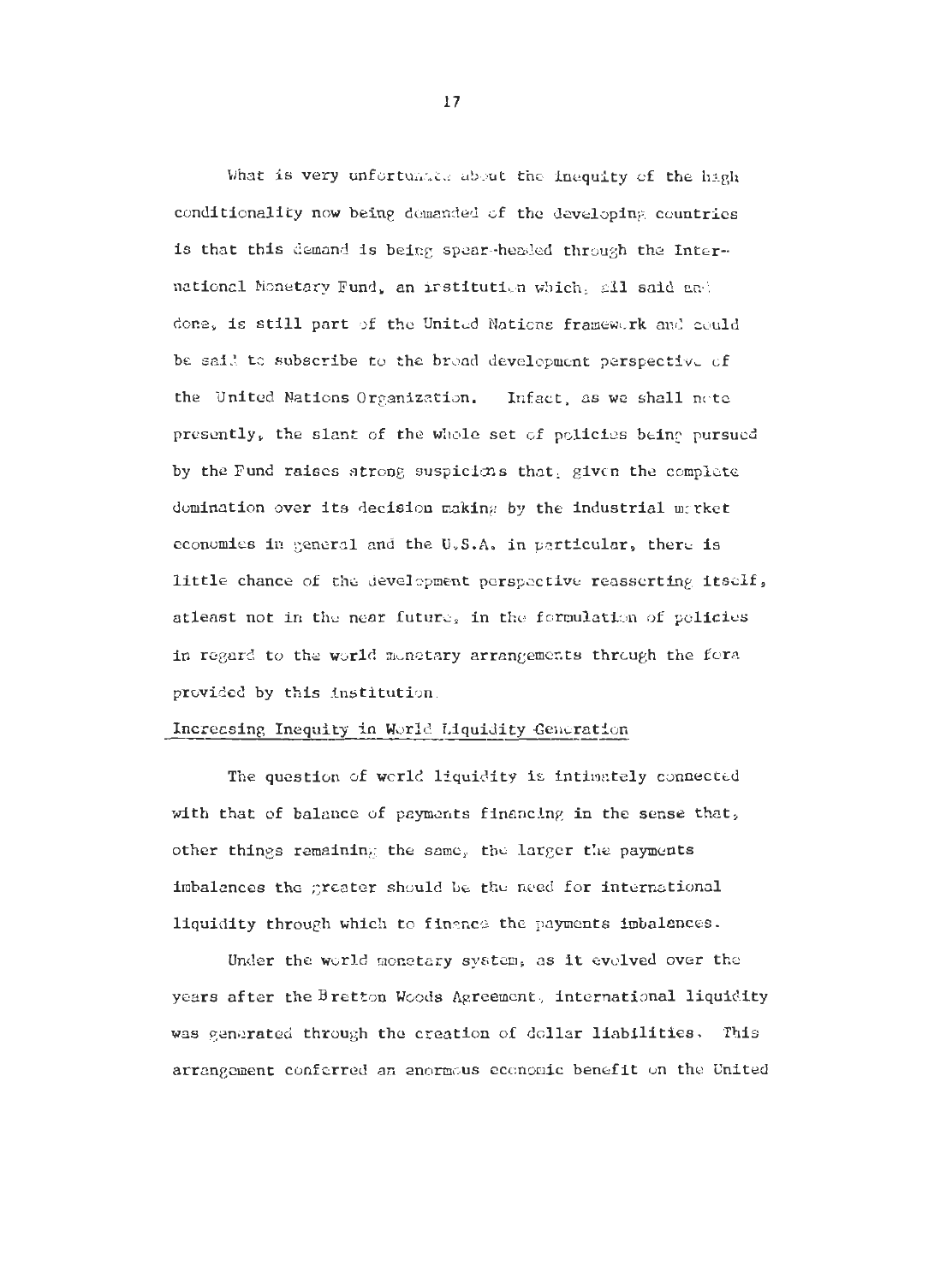States as the sole reserve currency country. As the London Times put<sup> $t$ </sup> editorially, the U.S.A. could on the strength of this position, go on "spending, investing and soldiering abroad as if the nation were still the overwhelming economic power that it was immediate1.y after World Xar **11".** Thus, to illustrate during the 1960s, though the U.S surplus in its balance of payments **on** current account added up to \$33.3 billion, its additional investments abroad (portfolio **and** non-portfolio put together) added **up**  to \$76 billion. During the same period, the increase in the foreign exchange reserves of the countries other than **U.S.A** was of the order of \$16.9 billion.

After the breakdown of \*he old monetary system and the emergency of a new monetary regime since early 1973,the U.S. position has impreved further in the above respect. Between <sup>1973</sup>: .~d 1979, although the **U.S.** current account surplus was of the order of only \$5.1 billion, its additional investments  $-$  abroad added upto  $$307.1$  billion (sixty times the current accounts surplus as against two and a quarter times in the preceding decade). During these seven years, the foreign exchange reserves of the countries other than  $\nabla.$  **S.A.** increased by \$213 billion. $\frac{18}{10}$ 

<sup>18.</sup> See Economic Report of the **(U.S.)** President, 1982 and **IMF** Aunual Report, 1982. In matching U.S. investments abroad and increases in foreign exchange holdings of other countries allowance has to be mede for the fact that only a part (70 percent) of these holding is currently neld in dollars.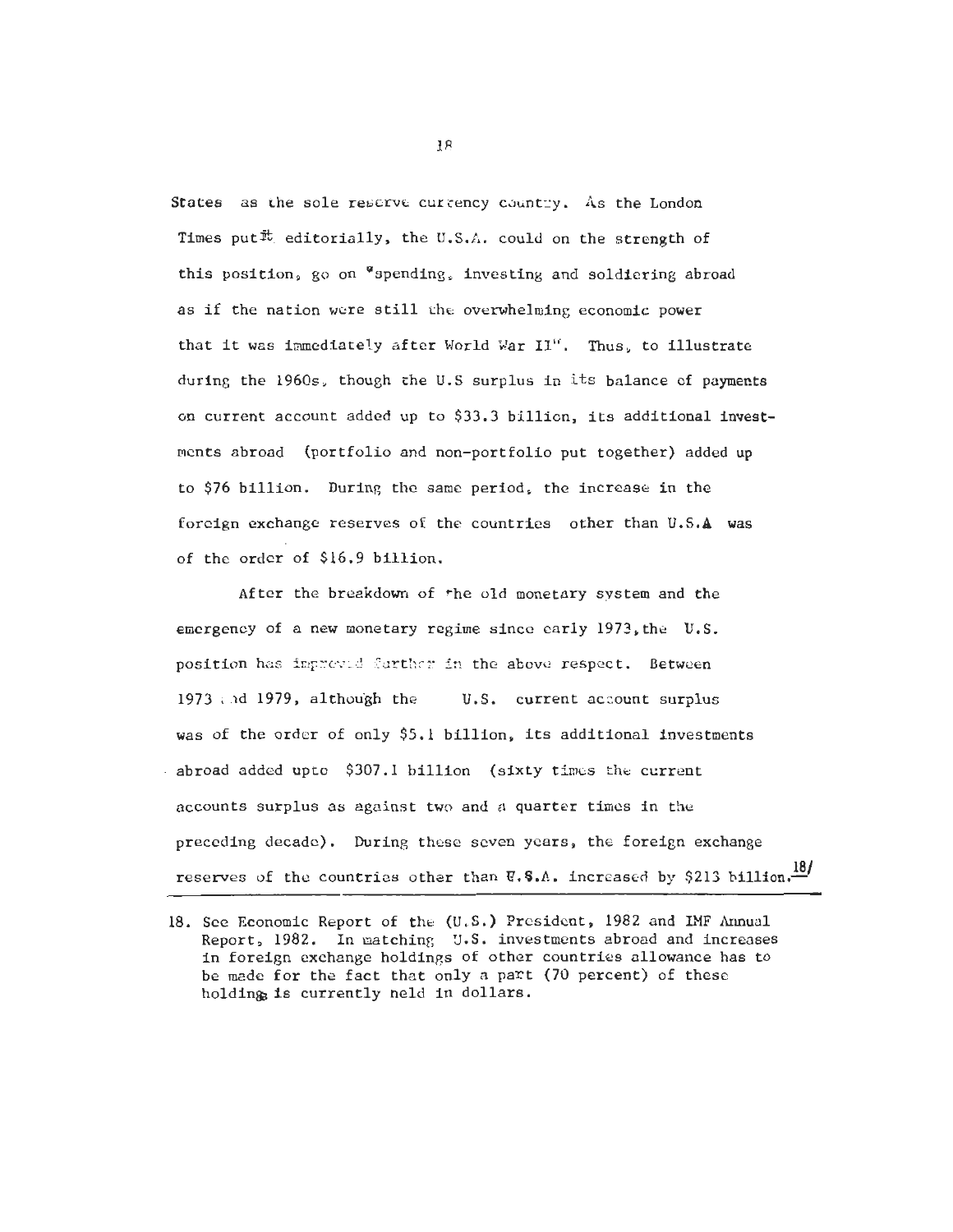Tt can be noted that und-r the system now obtaining the U.S.A. has been able to invest abroad on a very much greater scale than in the past, absolutely as well as relatively. This phenomenally larger investment ebroad by the **U.S,A.** hasbeen made possible not only bccausc cf thc nccumulation of foreign exchange reserves by other countries but also tecause of the expansion of international commercial banking under the U.S. leadership.

Whatever may be one's assessment of the liquidity needs of the world monetary system, based as it now largely is on fleating exchange rates, we cannot overlook that the experience of the past few years has clearly demonstrated that to meet these liquidity needs the system relies as praponderantly on the U.S.A., and a handful of other reserve creating countries with freely usable currencies. as it did under the old system of fixed exchange rates. The role of the multilateral financial institutions in the generation of world liquidfty **:.>F** sr: fzr been only restricted to the International Monetary Fund which has been allowed to play an increasingly limited part in this regard. Before 1973,generation of world liquidity was almost altogether the prerogative of the U.S. monetary authority; since then it is being undertaken jointly by the U.S. monetary authority and the U.S. Commercial banks, with some contribution by a handful of other industrial market economies.

Between 1973 and 1981, Fund related assets namely. SDRs and'Reserve Positions in the Fund, increased by SDR 13 billion whereas the foreign exchange reserves increased by SDR 202 billion.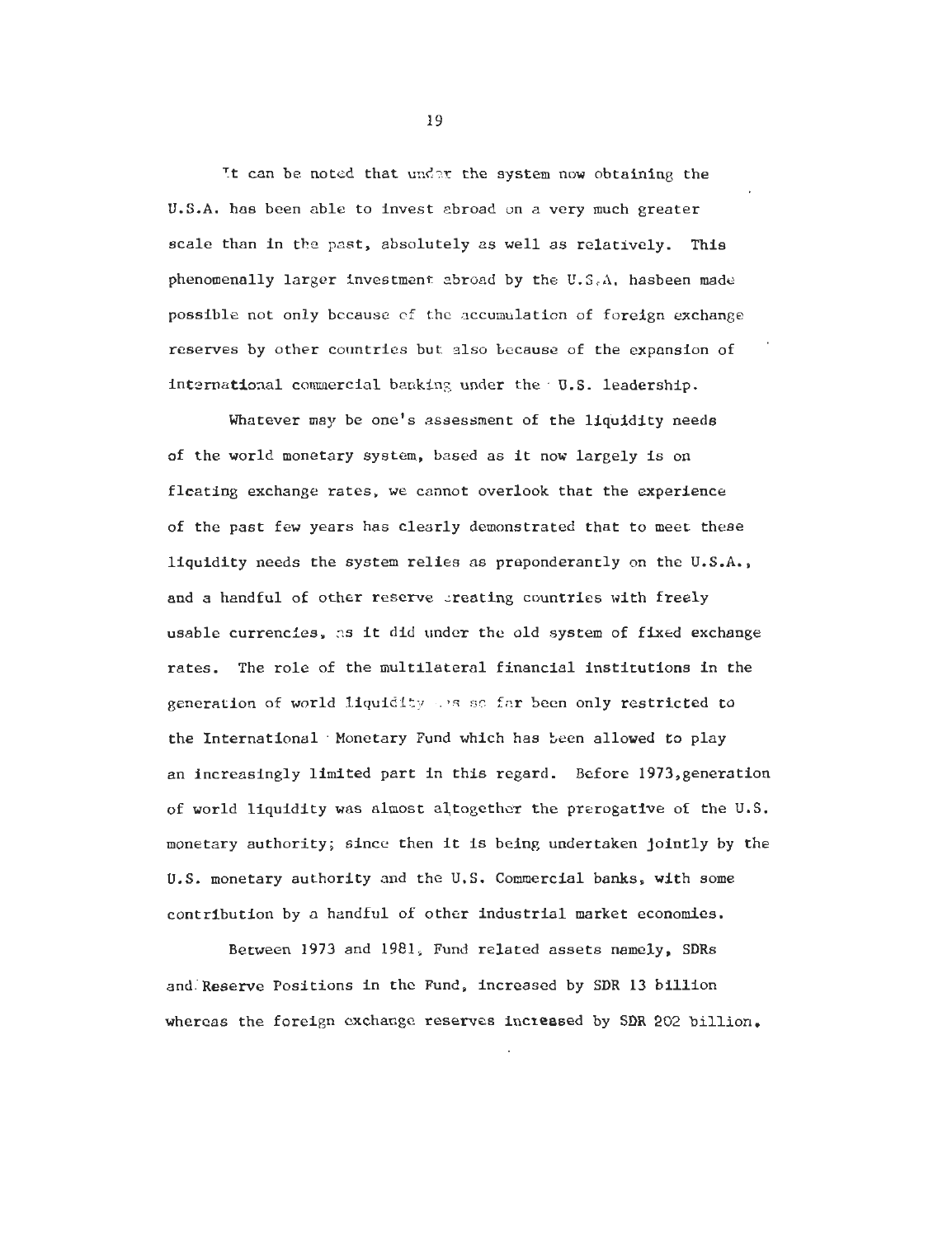While at the end of 1973 the moportion of Fund related assets to total non-gold reserves including Fund related assets was 13 percent, it declinedto 11 percent in 1981. This decline in the relative position of Fund related assets took place despite the second SDR allocation, spreed over the three year period, 1979 to 1981.

The reasons why Fund related assets have exapanded rather tardily (as a percentage of the current accounts imbalances they declined from 0.26 to 0.15 over the same time span) are well known, namely (1) the reluctance of the developed member countries with mzjor voice in the Fund's decision making, to allocate additional SDRs and (2) their opposition to the expansion in mzmbership quotas.

The first allocation of SDRs was agreed upon in 1969. That was for 9.3 billion SDRS. Thc next allocation could be agreed upon only in 1978 and thi-. **WL;.** for 12 biilion SDRs. Proposals for any further allocation of SDRs, even though the bulk of it (almost 60 percent ) is appropriated by the developed member countries, are meeting with the strongest. opposition from these countries, particularly, the **U,S.A.** which enjoys a virtual veto over major decisions in the fund. $\frac{19}{3}$ 

<sup>19.</sup> The current U.S. share of the SDR allocation works out to 20.64 percent (equivalent to its quota in the Fund) which is more than twice the share of low income countries viz., 9.8 percent. But the U.S. opposition to SDR allocations has to be understood in the larger context of liquidity generation. The gain to the U.S.A. from the generation of dollar liabilities, official  $C_T$ banking, is between 60 and 70 percent whereas its gain from SDR allocation is only 21 percat. Naturally, therefore, it prefers liquidity generation through SDR allocation to be as limited as possible. Other reserve currency country gains are also much larger from liquidity generation other than through SDR allocation.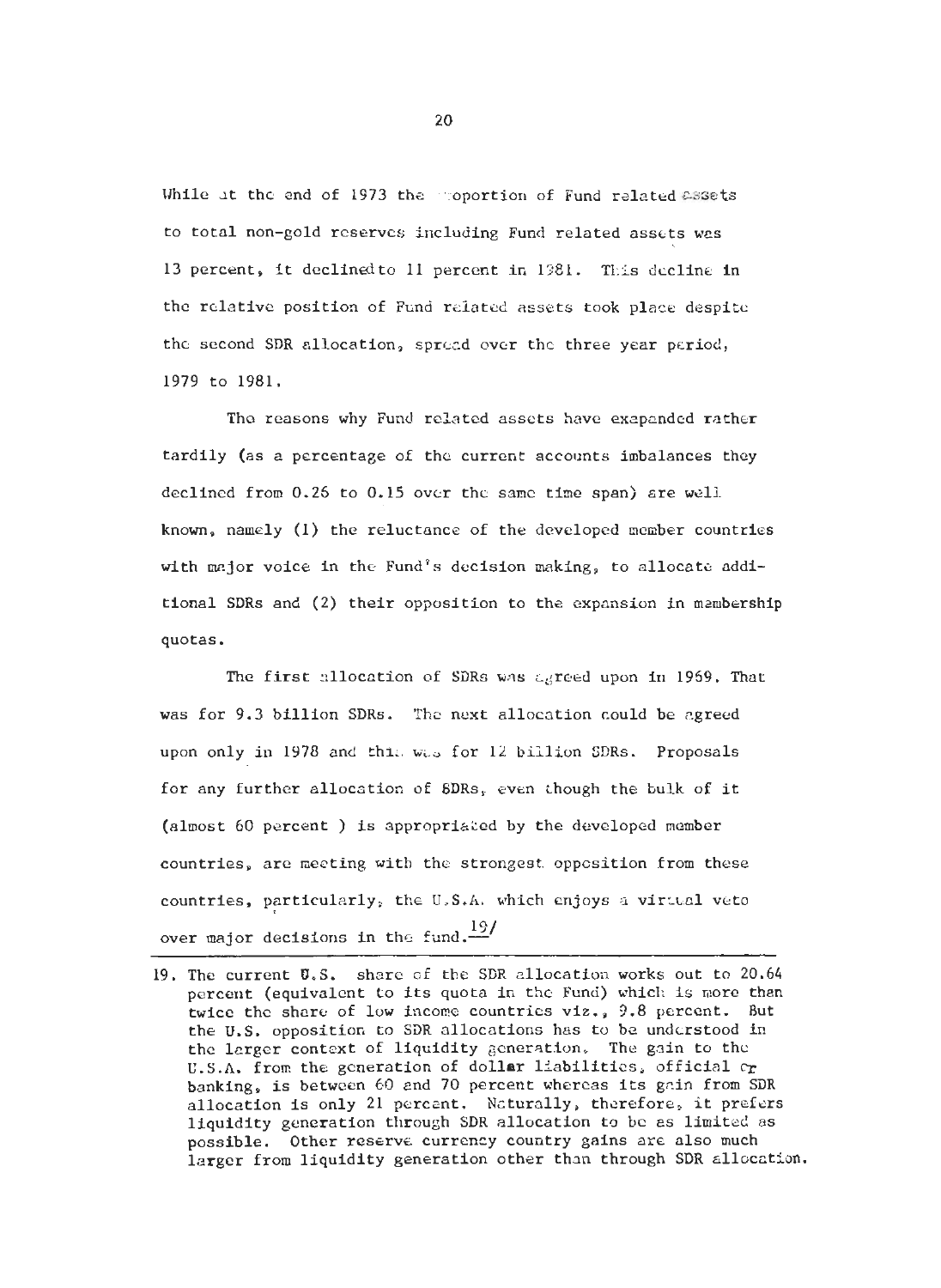Thus towards the close of 1981. SDRs accounted for less than 5 percent of the total non-gold foreign reserves of the Fund members.

On the matter of Fund quotas, although the dominant view in the Fund has been to rely primarily on quota subscriptions as a source of financing for the Fund operations.  $\frac{20}{s}$  there has always been considerable prevarication and hesitation, despite the decision to review the position every three instead of five vears. $\frac{2k}{n}$  The last increase in quotas, which was agreed upon in 1979 became effective towards the end of 19E0, raised them from *e* total of SDR 40 billion to SDR 60 billion. The demand for a further substantial quota increase is facing utmost resistance, which again is spearheaded by the  $U, S, A$ .

The 1 Fund, as we know, provides unconditional and conditional liquidity. Unconditional liquidity is supplied through the allocation of SDRs as well as by the generation of

21. This was done possibly in recognition of the fact that over the years the Fund's relative position has become weaker with quotas falling out of line with the growth in world trade. In 1948, quotas stood at 16 percent of world imports in 1980 the proportion had fallen to less **3** percent. Since quotas have rcmained the major source of finance for the Bind's operations, this relative decline has naturally. affected adversely the Fund's capacity to provide balance of payments assistance.

<sup>20.</sup> See IMF survey, October 13, 1980.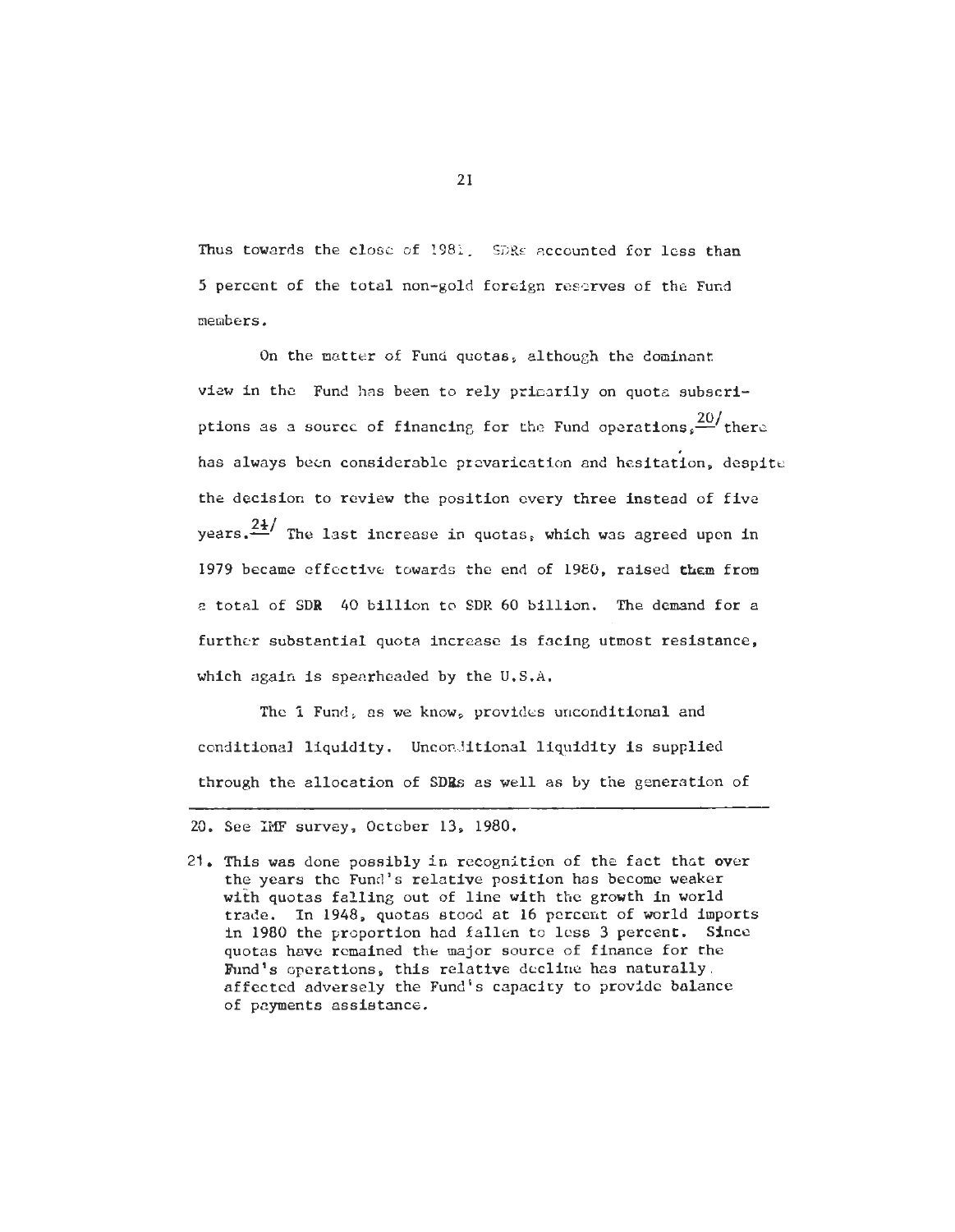Reserve Positions in the Page 22/ Combitional liquidity is made available through the extension of Fand credit to members on terms and conditions which are not uniformly the same. Hence. the distinction between low conditionality and high conditionality. Access to members to both types of conditional liquidity is in accordance with their quotas. Since quotas themselves have declined in relative terms, even expansion in the Fund's conditional liquidity has been slow. Still in its rather tardy attemptat expanding access to its credit, the Fund has inclined increasingly towards high conditionality financing.  $\frac{23}{ }$ 

Inspite of all the objections that one can genuinely raise against the manner in which the Fund disposes of its credit.conditional as well as unconditional, one has to look at the slow expansion in Fund liqudity in the context of the total world liquidity. While the sharing of the gains of generating non-Fund liquidity is altogether between the few strong industrial economies, with the rest of the world altogether excluded, there is still this much to be said for the Fund liquidity that it lends itself to a much breader, though quite regressive, sharing of gains. Viewed in this manner, the increasing dependence on reserve currency countries for the generation of world liquidity rather than an the International Monetary Fund is to be regarded as a clearly retrograde development of the 1970a.

<sup>23.</sup> The consequence is that with the ratios of quotas to trade having declined considerably it does not take a very large deficit to move a country, particularly a small, low income country from low condititionality tranche to high conditionality tranches See Sidney Dell, op.cit.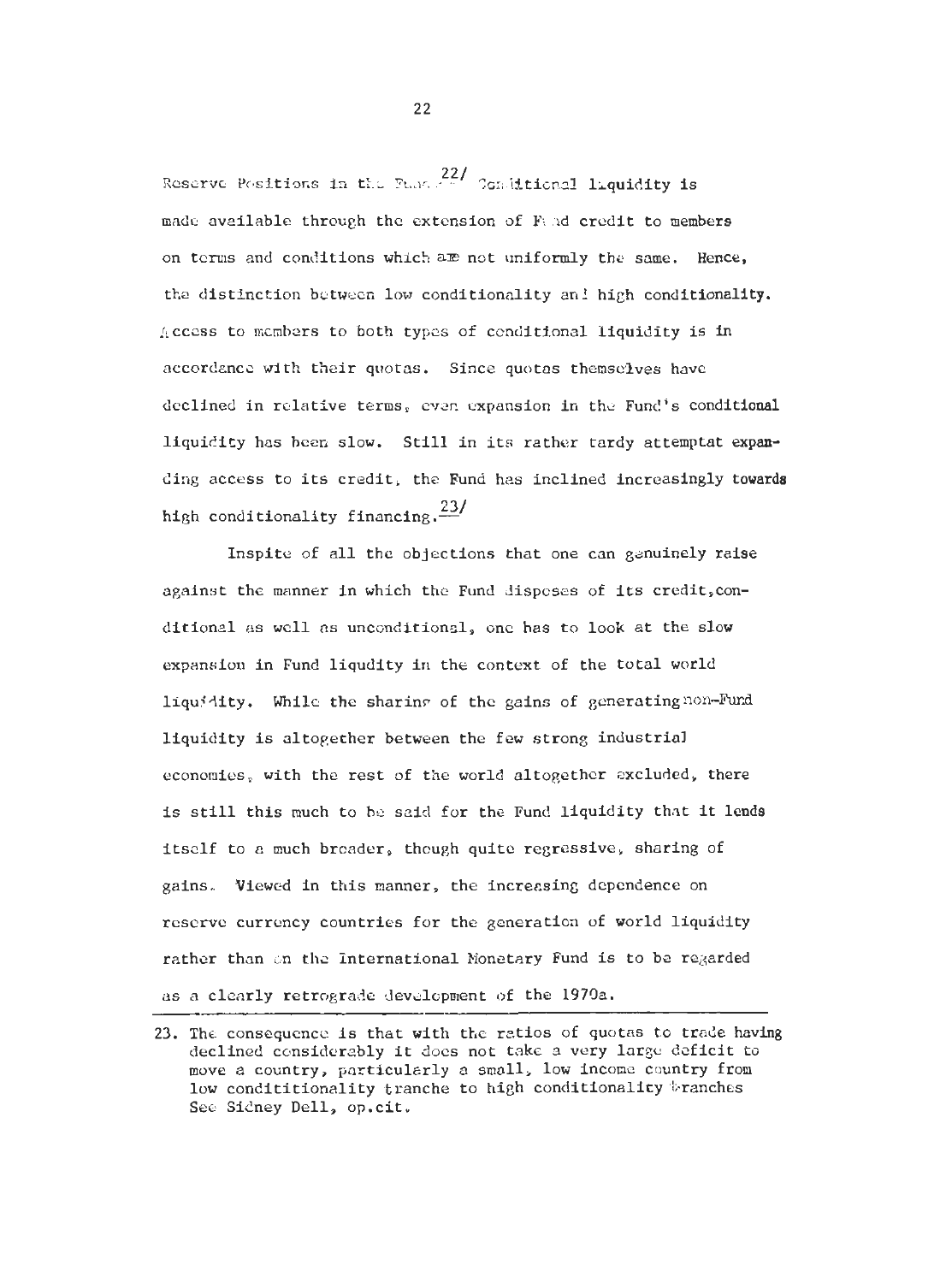Earlier on in the Paper I referred to the compulsions under which non-oil developing countries were being driven to the Fund for high conditionality financing. This is particularly so with respect to low income countries which have little access to Euro-dollar markets. **One** mjor reason why these countries are being driven to high conditionality. Fund financing is  $b_{\text{R}(\text{C2})\text{ISC}}$ firstly, with the relativcly rather slow growth in Fund quotas, the countries in need of Fund credit exhaust their low conditionality entitlement fast and are forced into high conditionality borrowing and secondly the expansion within the Fund of its financing facilities has been such that relatively less is now available on low conditionality.

So the developing countries have to fight on several fronts. They have to fight for the progressive expansion of the role of the multilateral institutions in the generation of world liquidity and at the same time fight against the Tntcmational Nonetcry Fund's growing bias for conditionality financing as the poorer of its member countries have been forced by circumstances beyon! their control to resort to it for balance of payments cover.<sup>24/</sup>

<sup>24.</sup> The **IHF** Managing Director has, in one of his recent addresses, described how recent LFund assistance has been \*going entirely to developing countries -- and often poorer among them". These according to him, "ere the countries with the most severe payments problems. Also, they have little, if any, access to comerciel sources of finance. The financing needs of the industrial countries and many of the stronger developing countries, on the other hand, have been taken care of by means of recycling through the commercial markets".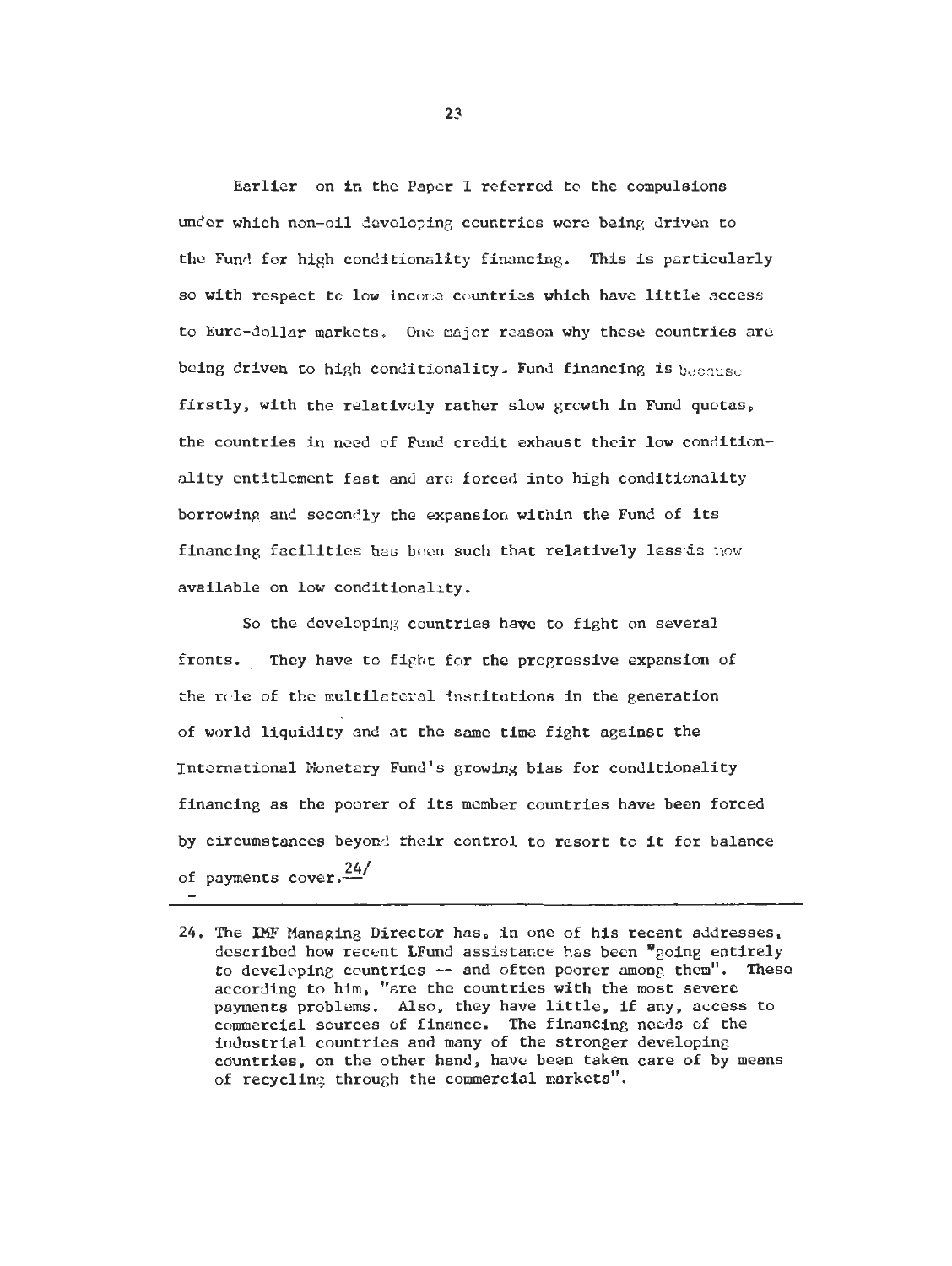#### Concluding Observations;-

I am sorry to be unable to draw a less distressing picture of the current state of international nonetary refcrn efforts. Will the future efforts succeed bettei? It depends. One thing I could venture to say is that future efforts at reforming the international monetary system in a manner more. responsive to the needs of the developing countries are unlikely to bear better fruit than in the past through the fora that an instiutution like the International Konetary'Fund provides. I could even add that efforts however small, at mutual cooperatiun in matters of not only trade but also international finance among the developing countries at global, regional and sub-regional lcvels way well be quite fruitful. After all, judging by the expansicn in South-South trade even in non-oil items, the modest efforts at mutual cooperation have not at all been disappointing. However, thefsct that past efforts did not quite attain the ambitions targets that were set for them certainly points to the need for greater, not lesser commitment to programmes for cooperative action.